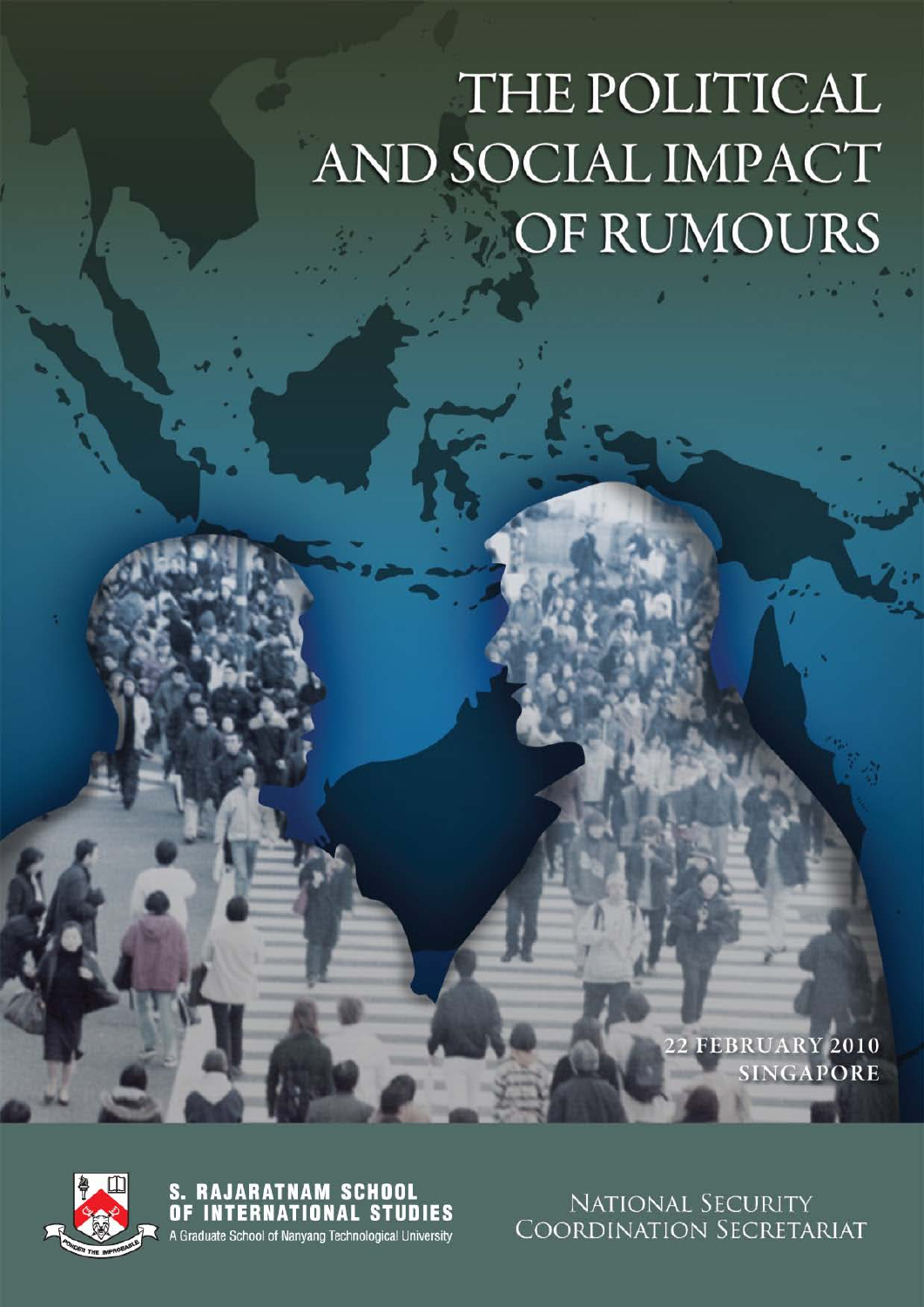# THE POLITICAL AND SOCIAL IMPACT OF RUMOURS

REPORT ON A WORKSHOP ORGANIZED BY THE CENTRE OF EXCELLENCE FOR NATIONAL SECURITY (CENS) AT THE S. RAJARATNAM SCHOOL OF INTERNATIONAL STUDIES (RSIS), NANYANG TECHNOLOGICAL UNIVERSITY, SINGAPORE

WITH THE SUPPORT OF THE NATIONAL SECURITY COORDINATION SECRETARIAT (NSCS) AT THE PRIME MINISTER'S OFFICE, SINGAPORE

22 FEBRUARY 2010 MARINA MANDARIN HOTEL, SINGAPORE

S.RAJARATNAM SCHOOL OF INTERNATIONAL STUDIES NANYANG TECHNOLOGICAL UNIVERSITY 2010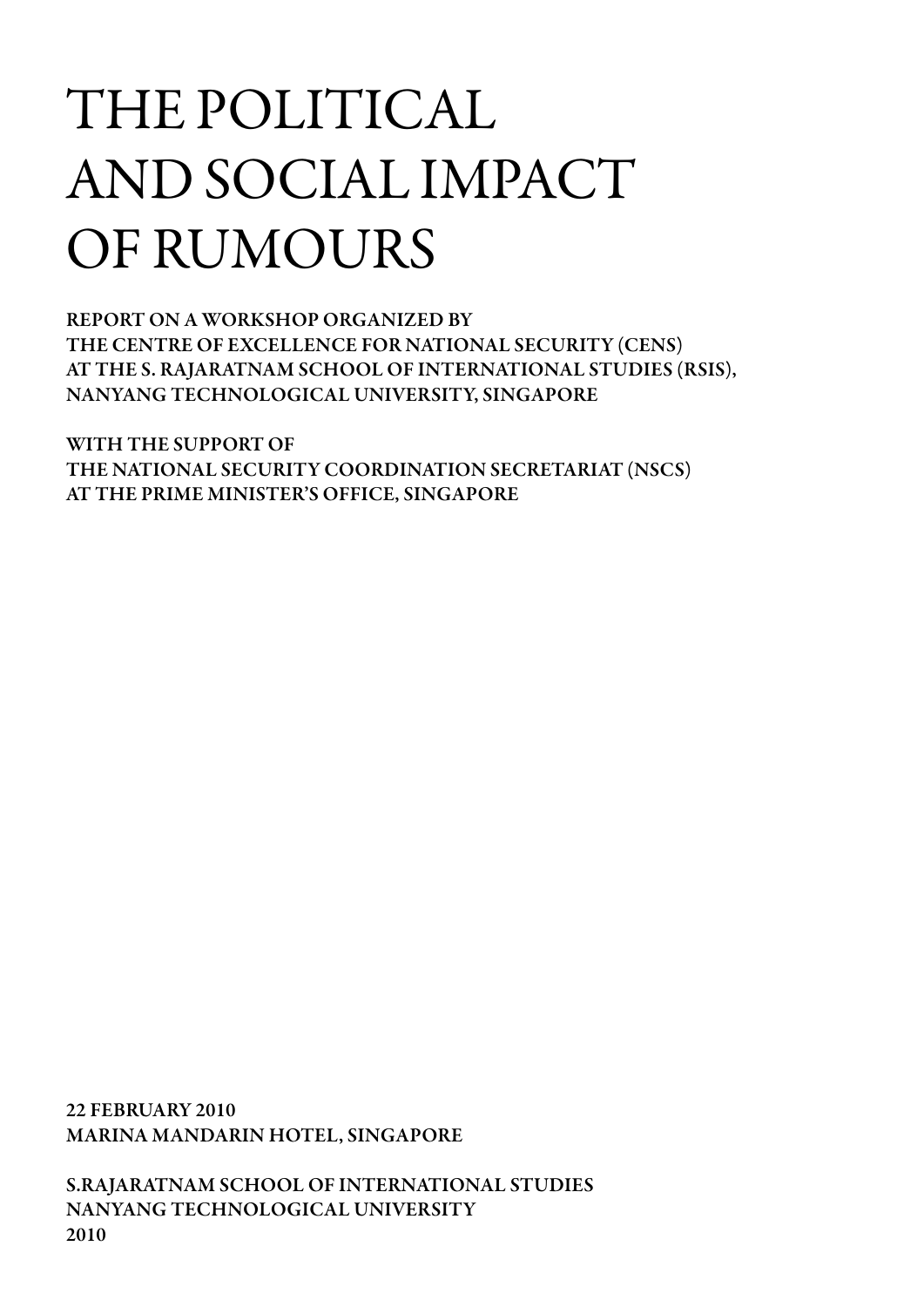# Contents Page

| <b>1.</b> Executive Summary                                    |    |
|----------------------------------------------------------------|----|
| 2. Panel I: Examining the Philosophy and Theory of Rumours     | 4  |
| 3. Panel II: Rumours in Politics and Society                   |    |
| 4. Panel III: The Impact of Rumours on Strategic Communication | 10 |

Rapporteurs: Yolanda Chin, Clinton Lorimore, Ng Sue Chia

Edited by: Gregory Dalziel

*This report summarizes the proceedings of the conference as interpreted by the assigned rapporteurs and editor of the S. Rajaratnam School of International Studies. Participants neither reviewed nor approved this report.*

*The conference adheres to a variation of the Chatham House rules. Accordingly, beyond the points expressed in the prepared papers, no attributions have been included in this conference report.*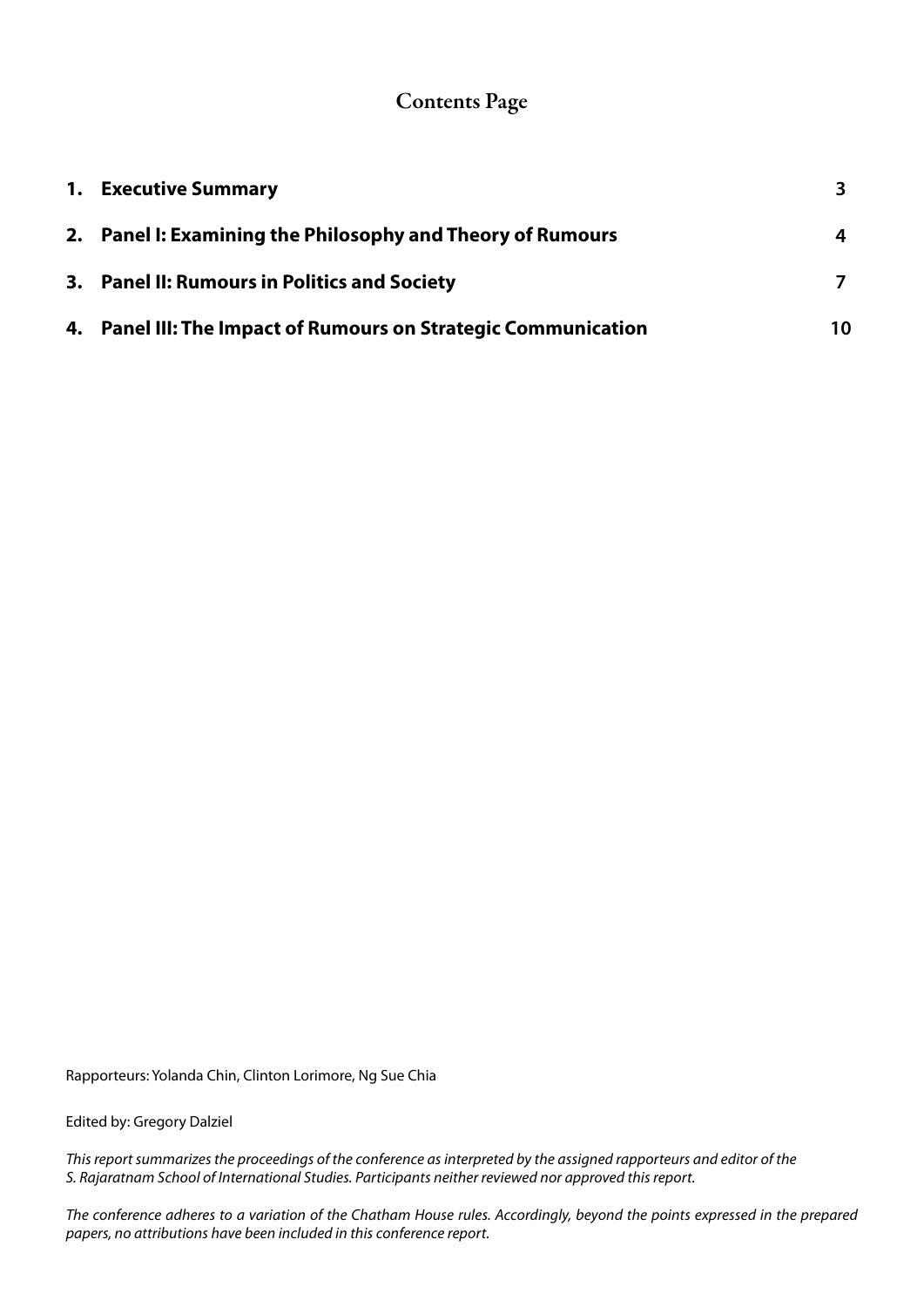#### Executive Summary

On 22 February 2010, the Centre of Excellence for National Security (CENS), with the support of the National Security Coordination Secretariat (NSCS), organized a workshop entitled "The Political and Social Impact of Rumours" at the Marina Mandarin Hotel, Singapore.

The workshop had two broad goals: firstly, to explore the effect – positive or negative – of rumours on the social and political fabric of communities; secondly, to explore whether understandings of rumours may improve strategic communication efforts within the security and policy arenas. To that end academics, researchers, and practitioners from a broad range of domains came together in Singapore to present papers on this subject. There have been workshops and conferences on rumours and related aspects of informal communication over the years; this, however, was the first to explicitly explore the implications of rumours for national security policy and strategic communications campaigns.

In much of the literature rumours are often examined in a negative light: as instigators of violence, stoking hatreds, or creating impediments to public service delivery. The organizers of the workshop took a more agnostic view of rumours, viewing them largely as expressions of belief or plausibility that may at times run counter to official (government) communications. However, that is not to say there was consensus amongst all speakers of this stance and rumours were examined through a variety of lenses at the workshop.

The first panel set out to clarify some of the definitional murkiness which tends to associate itself with rumours. Two papers examined the epistemology of rumour with a third paper taking a critical look at research trends in this area. Matthew Dentith presented a paper arguing that while intentionally malicious rumours may represent an abnormality of the normal transmission of beliefs, rumours in and of themselves represent a reliable transmission process. Axel Gelfert complemented this philosophical approach to rumours, albeit with a more Kantian perspective. Gelfert also explored the policy implications of this approach to rumours both in terms of how (or indeed, whether) government may rebut rumours, but also in regards to policy on freedom of communication and information.

Rounding out the panel Pascal Froissart took a critical look at rumour scholarship over the past thirty years and highlighted what he termed the 'media blindness' of rumour scholarship. Rumour is generally seen as word-ofmouth or 'unoffical' communication that happens outside of authoritative communication channels. However, Froissart's paper examined rumour sources and found media to be a large supplier and transmitter of rumours; yet virtually all definitions of rumours ignore media as a source and sticks to the traditional definitions of word of mouth transmission.

The second panel was wide-ranging in its exploration of the role rumours play in the political and social life of a number of very different countries. Babak Rahimi drew on his recent fieldwork in Iran to explore the role rumours played in the tumultuous election period of 2009. By exploring rumours circulating amongst opposition supporters as well as rumours intentionally crafted by authorities, Rahimi's case study highlighted the sense-making role that rumours can play during times of uncertainty. Mark Woodward also utilized his extensive fieldwork in Indonesia to study antagonistic rumours between authorities and those in opposition over the past thirty years. Uniquely, Woodward's paper argued that a thorough understanding of local mythology can help explain the prevalence of, and belief in, persistent rumours.

Claire Seung-eun Lee looked at state reactions to online rumours in South Korea by examining the case of a South Korean blogger nicknamed 'Minerva' whose (accurate) rumours were deemed by authorities to be a threat to the national economy. For Lee, this case highlighted the lack of democratic relations in South Korean civil society as well as the fact there still is a relatively high degree of government control over public discourse.

The last panel examined the impact that rumours can have on government strategic communication efforts. While each of the papers approached the matter differently, there seemed to be a consensus on the importance of being cognizant of rumours as a way to understand community beliefs. Here the role of narrative in belief formation and sense-making efforts is key.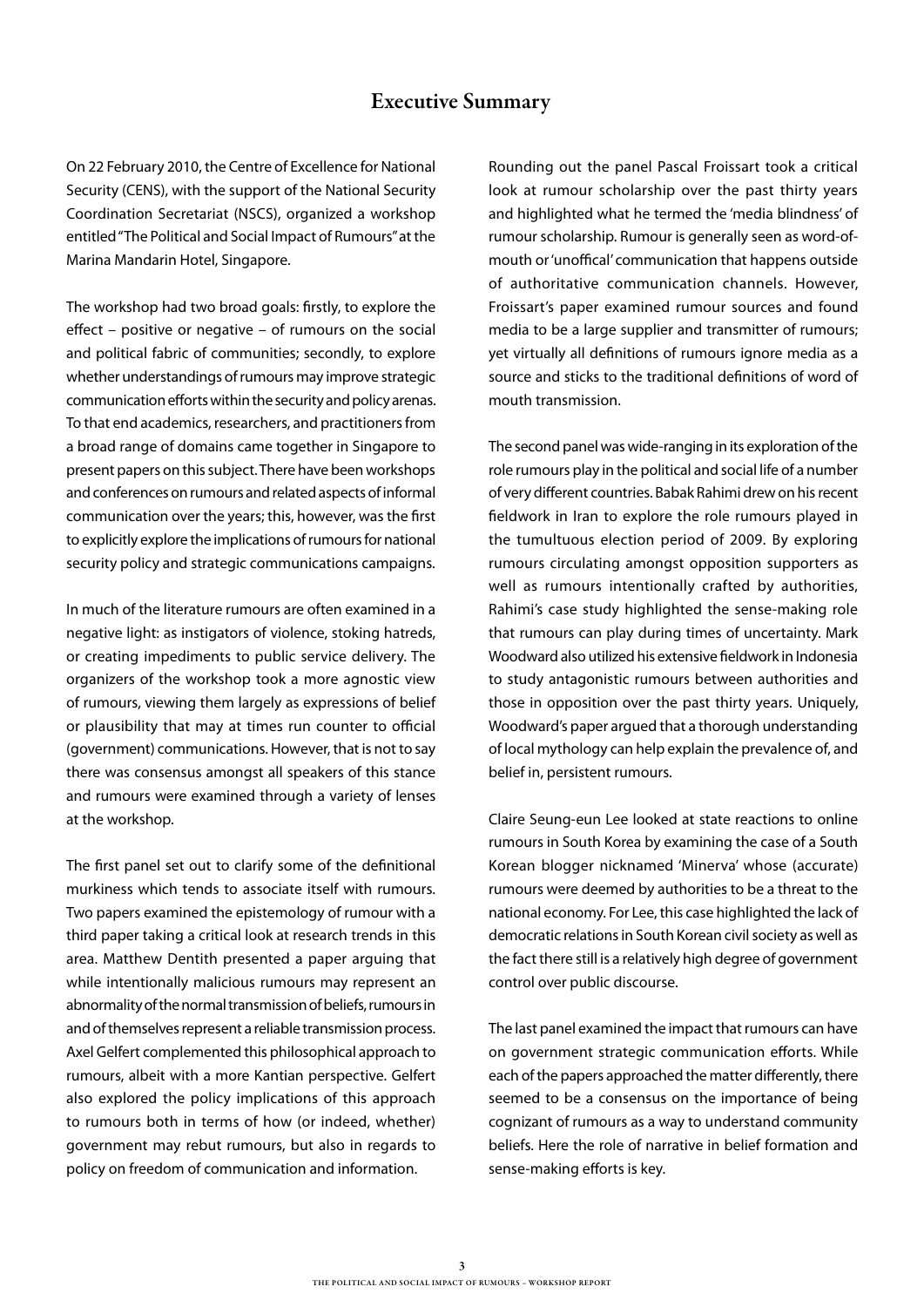Chris Lundry presented a paper co-authored with Pauline Hope Cheong that provided a case study of rumours surrounding the terrorist Noordin Top. Lundry examined the efficacy of state-sanctioned rumours as a counterterrorism strategy. Scott W. Ruston's paper, co-authored with Daniel Bernardi, examined the manner in which rumours have adversely impacted strategic and tactical initiatives by government and non-government agencies in Iraq. H. Raghav Rao presented a paper co-authored with Onook Oh and Manish Agrawal that applied a classic social psychology model of rumours to analyze twitter updates during the Mumbai terrorist attacks of 2008.

Finally, Todd Leventhal presented a paper drawing on his extensive experience dealing with both disinformation campaigns and conspiracy theories to advocate changes in the way governments approach their strategic communication efforts.

#### PANEL I Examining the Philosophy and Theory of Rumours



**Matthew Dentith** presented a paper examining the reliability of rumours as "warranted beliefs" and contrasting them with conspiracies and gossip.

Dentith discussed the philosopher Tony Coady's treatment of rumours as "pathologies of testimony;" that is, rumours are seen as being representative of unreliable beliefs and so speakers of rumours lack the authority to put forth such propositions. Speakers often do not know if the information spread is true. However, Dentith asserted that rumours are expressions and not assertions of beliefs. In addition, Dentith posited that rumours should be thought of as a social grooming activity that individuals engage in to test out such assertions of belief.

The appeal and diffusion of rumours lies in their coherence with existing social beliefs. When rumours fit people's perception of events, or what is already seen or known, they are more likely to be treated as plausible pieces of information. This also implies that rumour diffusion follows

"Have You Heard? The Rumour as Reliable" a reliable transmission process where the shared content is constantly tested or matched against an individual or a community's existing perceptions of events. As such, the longer a rumour survives, the greater is the tendency for people to think it is true given its survival due to matching pre-existing ideas and beliefs.

> Dentith then discussed the differences he saw between rumours and rumour-mongering; the latter for Dentith is not merely the passing of malicious rumours but also entails the deliberate dissemination of false information to validate and justify societal fears and beliefs. False rumours can be treated as plausible information especially when they are transmitted and endorsed by authoritative figures. To this extent, rumours can at times resemble conspiracy theories and spread quickly in communities. Dentith cautioned, however, that this is an example of how a normally reliable rumour-transmission process could be abused; as such, rumours should not be mistaken for conspiracies.

> Conspiracy theories differ significantly in Dentith's estimation from rumours in that they function as alternative explanations of actual events. They are assertions of what is perceived as the omitted "truth". Conspiracy theories do not follow or support popular belief but aim to challenge the status quo by offering a competing "official" account of events. Hence, conspiracy theories always have "rivals" in official narratives. In contrast, rumours do not have an official status and, more often, are "have-you-heard" questions that attempt to reaffirm existing suspicions or experiences. It was also added that as soon as the rumour content can be verified, it ceases to be a rumour per se.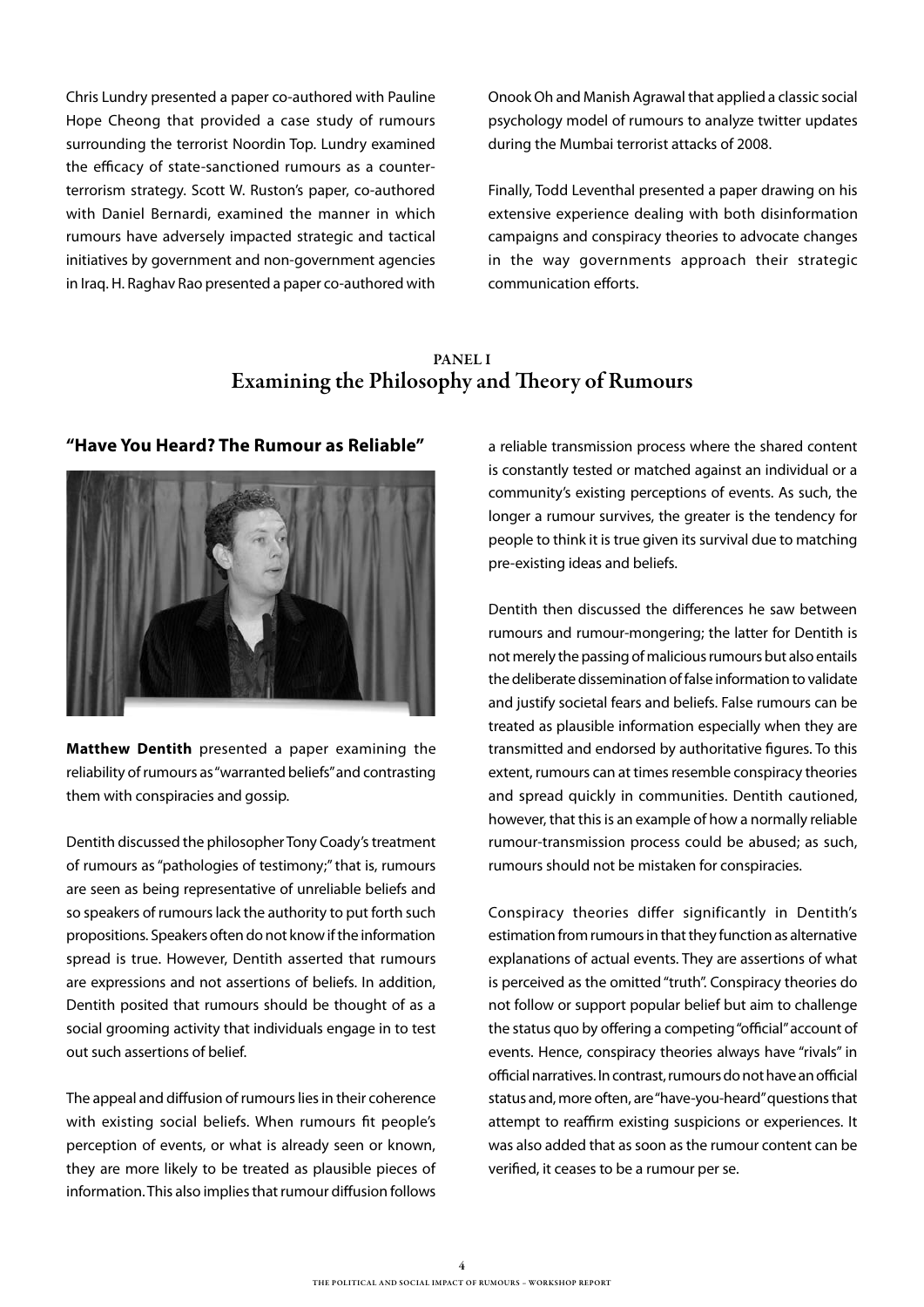In conclusion, it was opined that rumours are queries that test out propositions rather than assertions or claims. When the content of a rumour cohere with what is known and can be testified, it is passed on and diffused as probable information.

#### **"Rumour, Gossip and Conspiracy Theories: The Social Epistemology of Pathologies of Testimony"**



**Axel Gelfert** explored in his paper the environment that gives rise to rumour, pathologies of testimony, and what the ramifications of this philosophical perspective are for policymakers.

Gossip, rumours and urban myths are usually studied as part of the "pathology of testimony". Tony Coady, a philosopher focusing on the epistemological problems posed by testimony, originally used "pathology of testimony" as an umbrella term to describe decorative speech acts that are somehow found to be morally or epistemologically suspicious. Gossip is commonly thought to be malicious, rumour as unreliable and urban myth as mere fiction. However, Gelfert opined that gossip need not be unreliable and could persist as rumours.

Gelfert suggested that "pathology of testimony" should include any type of overt informative speech act that disrespects people and their capacity as rational beings. This stems from Immanuel Kant's assertion that "the intentional spreading of something that detracts from another's honour, even if it is not a matter of public justice and even if what is said is true, diminishes respect for humanity". According

to Gelfert, this captures the way speech acts are delivered and how people are treated. He added that when someone passes something off as truthful, it is a form of disrespect to the hearers as it exploits their gullibility.

Gossip, rumours, conspiracy theories and urban myths have different spheres of influence. Gossip and rumour, for example, do not usually spread beyond an intended social group. They are directed at acquaintances and, for rumours, they "fade out" over time when there is no evidence to support the claims. Indeed, the boundaries between gossip and rumour are not clear in Gelfert's estimation as gossip might persist as rumour.

On the other hand, conspiracy theorists actively seek new and large audiences and challenge the status quo. They are usually spread by groups that are suspicious of the motives of larger societies. Conspiracy theories are sufficiently complex and are seen as an alternative to official accounts.

From a policymaking perspective, Gelfert mentioned that rumours and conspiracy theories present a challenge as one would have to determine whether they merit any attention or response. He added that they deserve to be treated seriously if and only if there are good grounds to believe that recipients of rumours will distrust public sources of information or if there is a lack of reliable information sources.

Information gaps, which may arise out of benign government communications policy, can sometimes favour the growth of rumours and conspiracy theories. Hence, to pre-empt rumours, information should be readily available and information deficits should not be allowed to occur.

Finally, Gelfert felt that people must be allowed to test their knowledge in the public sphere. It is through individual participation in free reasoned discourse, and when information flows are not hindered, that appropriate levels of public trust can be built upon. The lack of such things can provide solid bases for the build-up of rumours and conspiracy theories. Hence, he concluded that instead of rebutting isolated rumours and conspiracy theories, an environment that is conducive for free reasoned discourse should be encouraged in order to prevent their occurrence in the first place.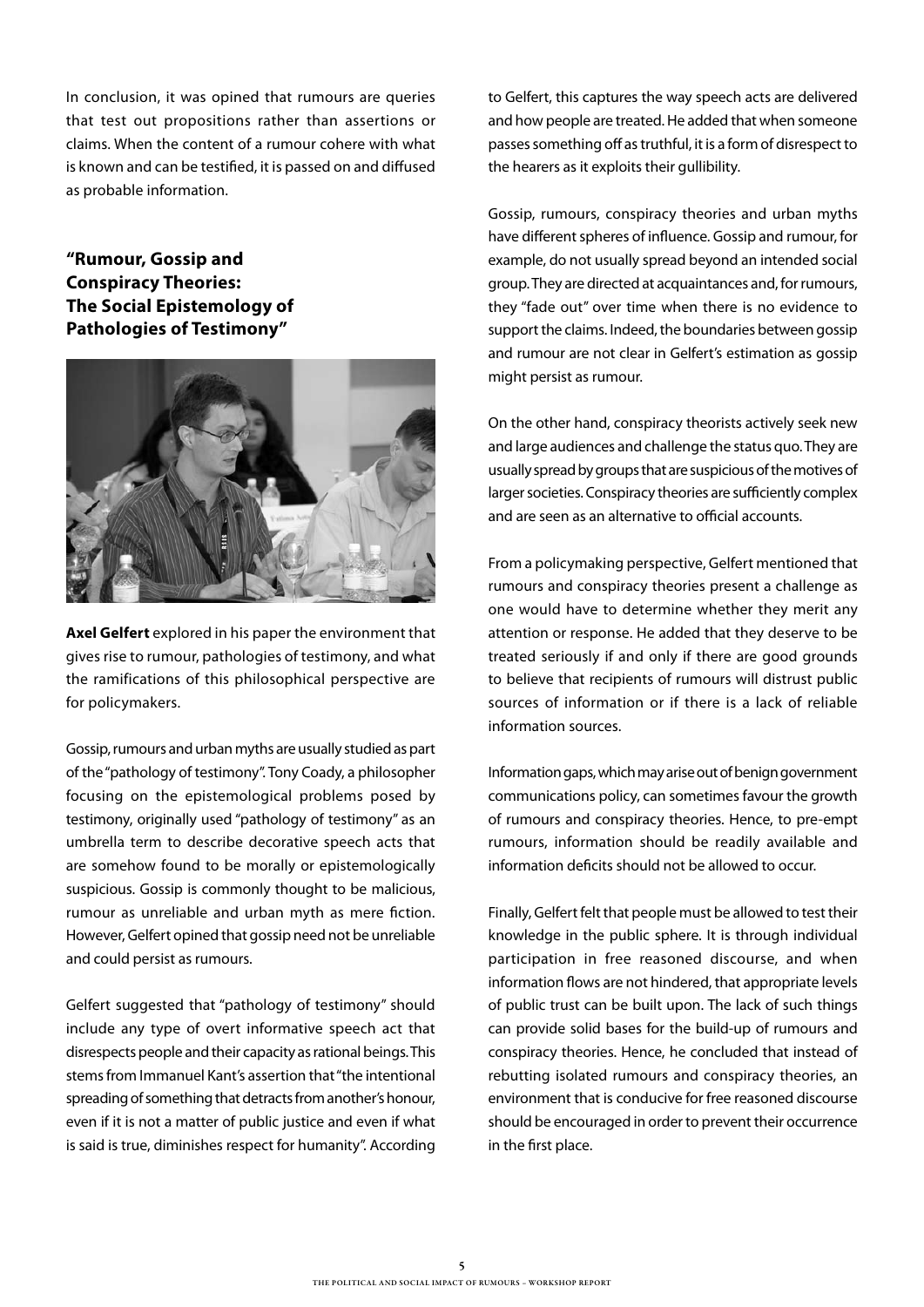#### **"Is Rumour Media Blinded? For a Critical Theory of Rumour"**



**Pascal Froissart**'s paper discussed the role of media in rumour diffusion and how its influence has largely been understated in rumour research throughout the ages. Noting that rumours are always diffused through a mix of formal and informal media, Froissart found it strange that most rumour theories do not fully consider the influence that mass media has in rumour propagation.

In an example of media-led rumour diffusion, Froissart noted that in 1969 a novel, essay and journal had so blown a classic abduction story out of proportion that communities in Orléans, France, believed the tale as true. The rumour would probably not have reached such a scale if the media was not involved. Edgar Morin, a sociologist, who first studied the Orléans rumour case, however, did not accord importance to the media and declared that the story was entirely false and spread mainly by word of mouth. In Froissart's opinion this is a case of "media blindness".

While there are a variety of definitions and theories of rumour they have largely centred on the notion of being unverified information most often spread by word of mouth. Froissart found in his study that while several works on rumours have attempted to index media sources of information, they have largely underplayed or failed to mention the contributions of media in rumour transmission. Contrary to the idea that rumours are unreliable information is that they can also be the result of, or originate from, either "reliable" journalistic works or "media-reporting mistakes". One example of this, according

to Froissart, is the practice of people (often famous) being declared dead and having their obituaries published when they are actually alive.

In some cases, public denials through popular media outlets have spread rather than curbed the spread of rumours. In 1978, Procter & Gamble's public denial of its linkages to cult groups have resulted in more people knowing about the cultic allegations against the organization. Since 1997, Froissart has also counted at least 500 rumours that were spread by television programmes such as "Beyond Belief: Fact or Fiction" and "Mostly True Stories: Urban Legends Revealed". Likewise, Froissart also finds books and movies produced whose storylines are based on rumours. This underscores the potential of broadcast and print media as tools for rumour diffusion. Moreover, it was also added, it also dispels the notion that rumours are solely unreliable pieces of information that are diffused through unreliable—hence lacking the authoritativeness of official media—transmission tools and processes.

Froissart concluded that scholars of rumour tend not to pay much attention to the media's potential as a reliable rumour instigative and transmission tool due to existing perceptions and scholarly definitions that rumours are solely passed by word of mouth. In fact, it is media which has a large role to play both in crafting a more nuanced definition of rumour, and also in our understanding of how and why rumours start and spread.

#### **Discussion**

A number of questions and statements were generated on the papers presented. A participant questioned if there were not in fact similarities between urban myths and conspiracy theories in terms of the types of logic they follow and in their story-telling nature. A speaker clarified that while urban legends tend to be treated as the truth at times, they are more often stories with a moral lesson for the hearers. Unlike conspiracy theories, they are not explanations of actual events. Moreover, conspiracy theories are always tied to specific events and marketed as an alternative to the official account. Hence, urban legends are certainly not a variant of conspiracy theories.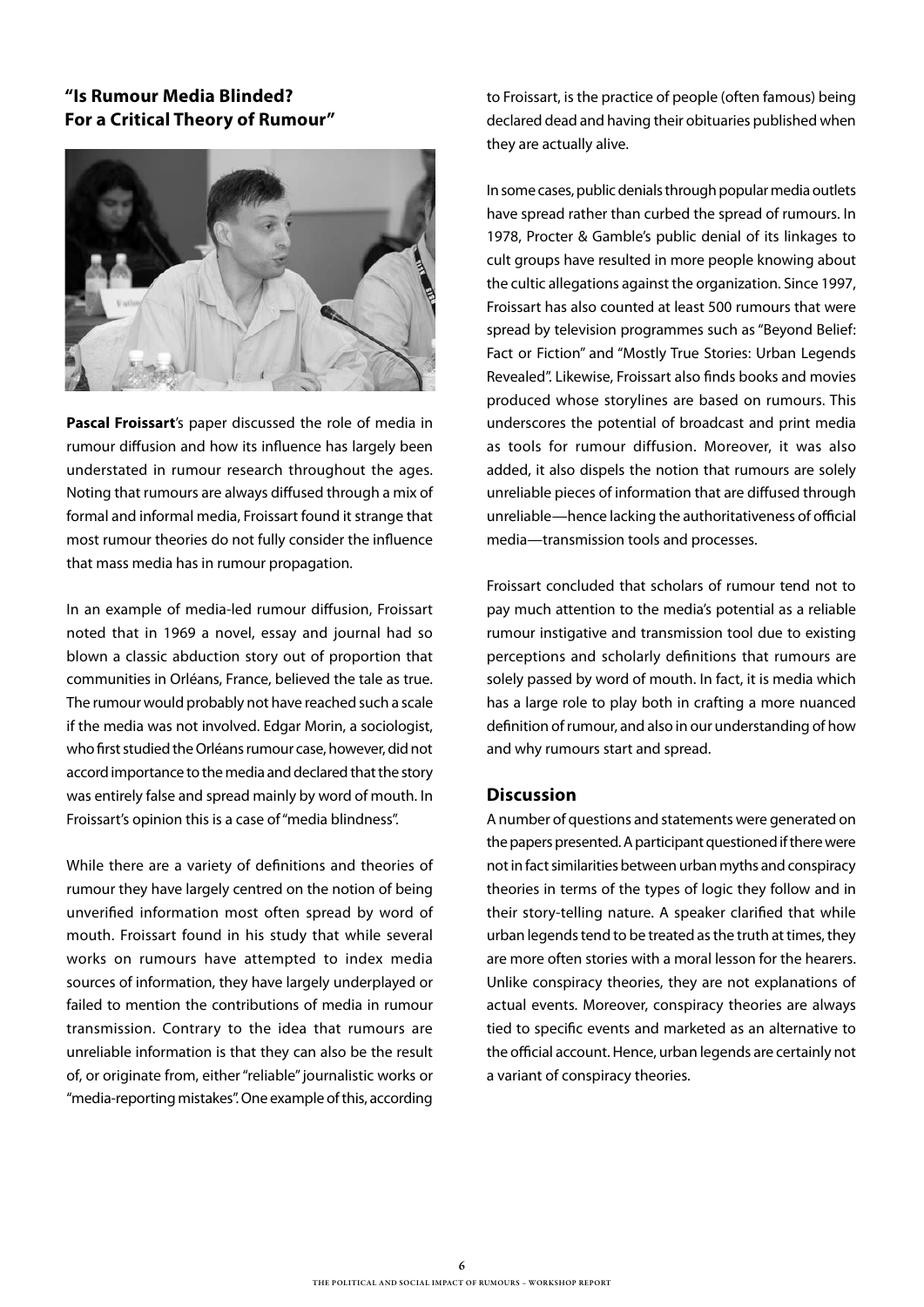Discussing what governments should do with regard to the spread of rumours, a participant added that timeframe would be a key issue in determining the action (or nonaction) towards rumours and gossip. It was stated that for those involved in policymaking, the timeframe could be short and thus, people often expect governments to react and respond to situations rather quickly. While concurring broadly with this, a speaker noted that rumours can be temporally insensitive and such rumours may re-surface later as long as their content or general topic remains relevant to the respective community in which they circulate.

# PANEL II Rumours in Politics and Society

#### **The Politics of Rumours: Informal Communication in the 2009 (Post-) Election Iranian Public Sphere**



**Babak Rahimi** began his paper presentation arguing that Iranian politics is made up of conspiracy theories and rumours and that this has been the case for centuries. Rahimi posited that rumours and conspiracy theories are both mediums of communications for strategic use. There is a functional aspect to their usage, with both acting as a space where politics and ultimately identities are constructed. Rahimi argued that Iranian politics as a case study are a great example of how rumours and conspiracy theories not only play a role in how society constructs itself but also in the formation of the state itself.

Tracing these conspiratorial political ideas from the 19th century through the 20th century and today, Rahimi focused more closely on the Iranian presidential elections of June 2009.

Political communication in the course of electoral politics primarily evolved around unofficial discourses, mundane speeches and diverse voices, some of which could ultimately become official discourses that either challenge or maintain state power. Public opinion played a critical role in the elections, as actors employed various linguistic strategies to effectively advance their positions, or discredit opponents.

Rahimi discussed the wide array of rumours circulating in Iran in the weeks and days prior to the elections. He then focused on three specific cases of rumours: (i) rumours of election fraud that circulated during and after voting among anti-government voters; (ii) the use of rumours by authority voices to discredit anti-government voters and protestors; and (iii) rumours spread by authorities in the aftermath of the very public shooting of a protester.

Rahimi concluded his talk by discussing the logic of rumours and conspiracy theories in Iran. He argued that emerging new technologies like the Internet create an environment in which rumours thrive in virtual reality mostly because they can be coupled and decoupled from the source of the information; additionally, the barriers to entry and potential reputation costs are low.

Rahimi, however, suggested that conspiracies and rumours can be described as living texts of public performances, as dramas of suspense that seek to (de)stabilize an everyday understanding of reality to re-interpret the world in meaningful complex ways. This was demonstrated in how conspiracy theories and rumours played a critical role in the post-election politics of Iran.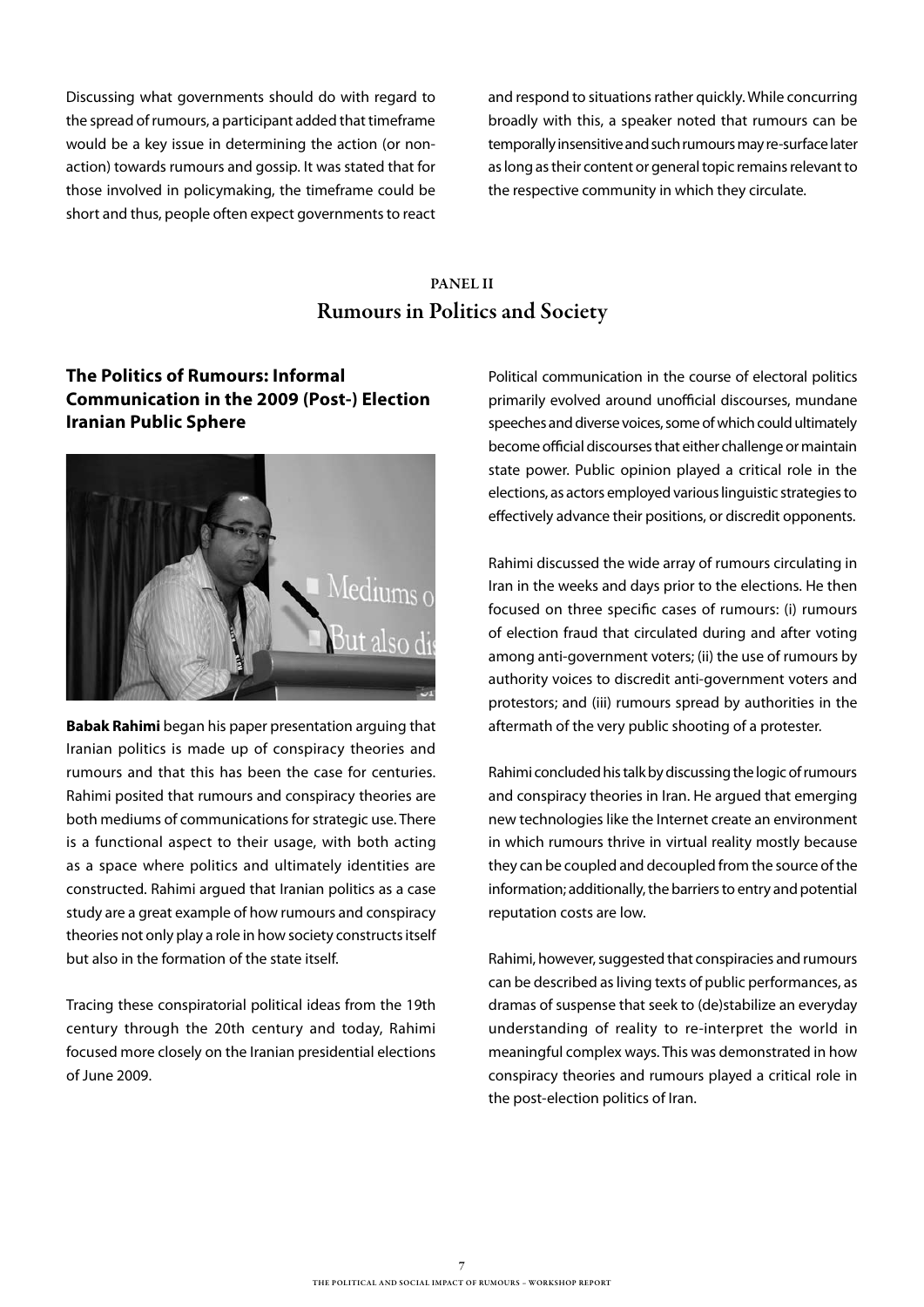#### **Rumours, Religion and Political Mobilization: Indonesian Cases 1978–2009**



**Mark Woodward** presented a paper based on extensive fieldwork in which he discussed two broad sets of rumours that have continued to circulate in Indonesia since the late 1970s. Woodward specifically examined how rumours can become part of official history. This is particularly the case when the power of the state is behind campaigns of disinformation or exploits rumours for their own uses that such rumours literally become "fact".

The first set of rumours is tied up with the origins of the New Order in Indonesia and the coming to power of Suharto; the second is tied to the fall of the New Order, but in a previous iteration had served as a counter-narrative to the first set of rumours.

In an attempted coup in 1965, a group of generals was killed and their bodies thrown into a well. Woodward argued that both this event and the subsequent rumours surrounding it was what led to the founding of the New Order. Within twenty-four hours of the event, the media began circulating what Woodward described as "official rumours". The generals were reported to have been killed and mutilated by a group of women associated with the communist party's women's movement called Gerikan Wanita Indonesia, or Gerwani.

These rumours drew on well-established mythological archetypes that resonated with Javanese listeners. Woodward argued that the closer rumours are tied to mythological archetypes, the more believable they are. In the case of the deceased generals and Gerwani, the rumour was based on the dangerous but powerful, sexually seductive Queen of the South Seas. However, while the Queen is domesticated in her marriage to the earthly Sultan, the Gerwani women represent undomesticated and dangerous female power.

Politically, they were exploited to justify the politicide of 1965 as well as the legal restrictions against communists and subsequent generations of their offspring that limited their access to education and other government programmes. They were also used in the construction and legitimization of the new state narrative with Indonesia locked in an eternal cosmic struggle with communism.

Even though there was no empirical basis to these rumours, they persisted, becoming the mythology of the New Order, and subsequently taught to generations of school children. Woodward posited that one could see these rumours become history when interviewing Javanese about the coup, with many repeating the rumour-bred "facts" taught in schools or disseminated through official media.

Counter rumours arose in response to delegitimize those put forward by the New Order. Circulating since the 1970s, these rumours were a response to the manipulation of Javanese symbols of authority by Suharto and his wife. However, the counter-discourse in this case turned out—in hindsight—to be true. These rumours and relayed stories of Suharto borrowing, stealing or buying sacred heirlooms from various places around Indonesia as well as his involvement in employing the services of practitioners of black magic were circulated widely. Remarkably consistent, even naming specific stolen sacred heirlooms, these rumours were rampant and were all spread by word of mouth as it would not have been possible to print such stories during Suharto's rule.

Woodword concluded his talk by arguing that the reasons that these stories persist is that they resonate strongly with very deeply-held beliefs and mythical archetypes in Indonesia. These rumours are used as mechanisms for coping with uncertainty and anxiety and for constructing mythological narratives, regardless of the political contexts in which they are located. Therefore, Woodward argued, much can be gained by examining rumours and conspiracy theories in Indonesia through the prism of mythology.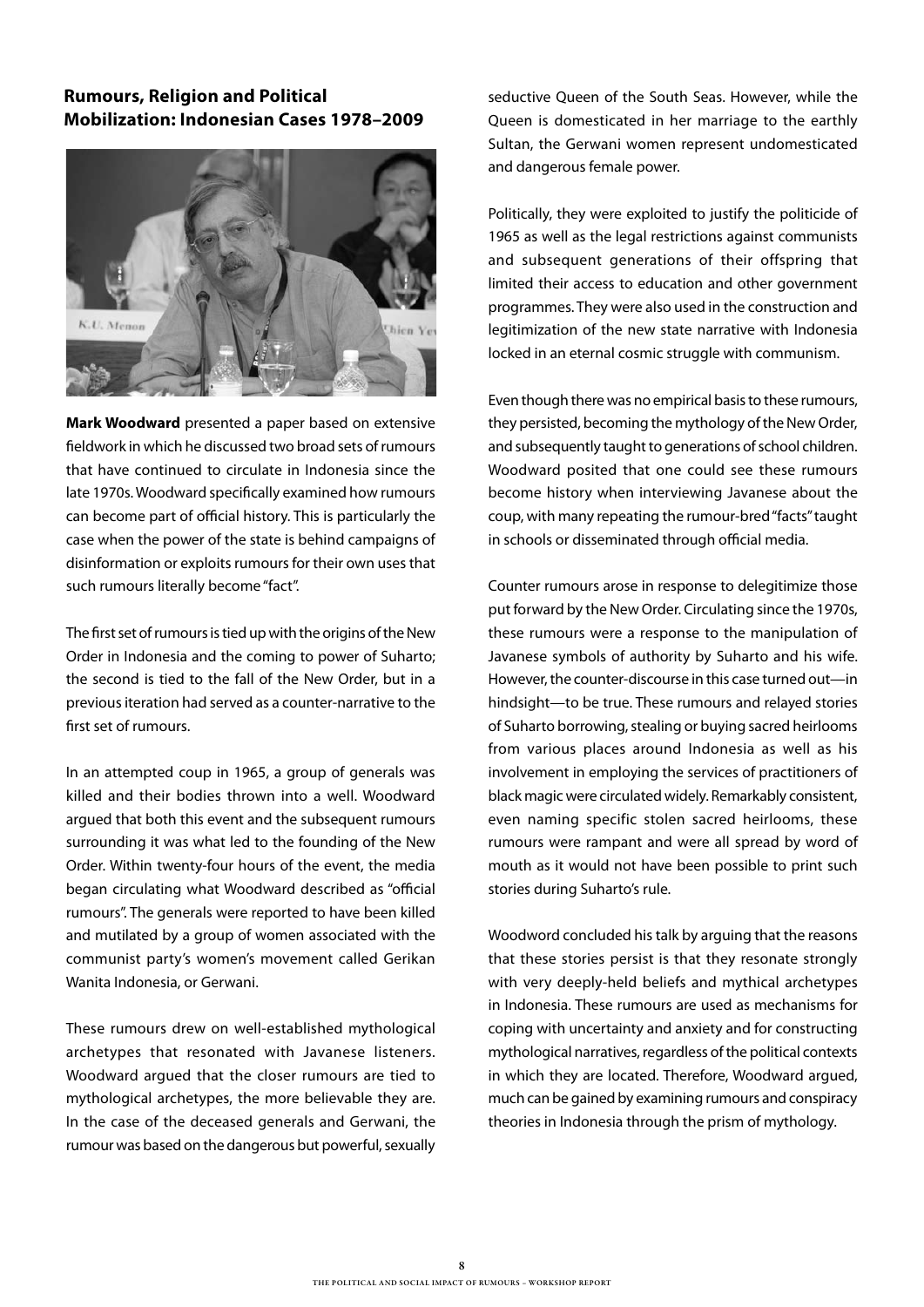#### **Rumour-Mongering in the South Korean Blogosphere**



**Claire Lee Seung-eun**'s paper focused on a case study of a blogger nicknamed Minerva, examining its implications for the use of South Korean cyberspace and civil society and state relations.

Minerva was the alias of an unemployed blogger, Dae-sung Park, who posted critical thoughts online concerning the state of the South Korean economy and the government's economic policies, accurately predicting in fact the collapse of Lehman Brothers and the plunge of the local currency. His analyses were spread in Korean cyberspace but the government considered his postings to be erroneous "rumours" about the actual state of the South Korean economy. However, throughout 2008 and 2009, Minerva's forecasts impacted many South Korean's investment decisions and affected the country's foreign exchange markets.

Minerva was charged with spreading false information with the intent of harming or threatening the public interest in South Korea. Lee pointed out that the importance of Minerva fell on the fact that his posts caught the eye of a large number of Korean netizens who were influenced by his posts.

Lee went on to state that while economic policymakers in South Korea felt relieved at the news of Minerva's arrest, they had to grapple with and reflect on why his writings had greater credibility for many Koreans than their own policies. Here, Lee proffered that the wilful misuse of cyberspace for rumour-mongering in South Korea is symbolic of the relative absence of democratic relations in civil society and the distortion of freedom of expression in the public sphere. In the Minerva case the levels of uncertainty and anxiety increased and people were inclined to take rumours at face value rather than examining their veracity. After Minerva's predictions on aspects of the economic situation during the crisis in 2008 were found to be spot on, Korean internet users gave credence to Minerva because his postings resonated with Koreans' intuitive concerns about life and money.

In conclusion, Lee offered two points vis-à-vis the Minerva case. Firstly, from the political impacts of the rumourmongering surrounding Minerva, it is clear that the blogosphere in South Korea does not enjoy the freedom of expression that its anarchical nature may suggest, as evidenced by the state's arrest of Minerva. Secondly, Minerva's online analyses and his interpretations contradicted the interests and expectations of the South Korean government. The subsequent repressive response of the government shows that the internet is ultimately not a realm of communicational freedom in South Korea.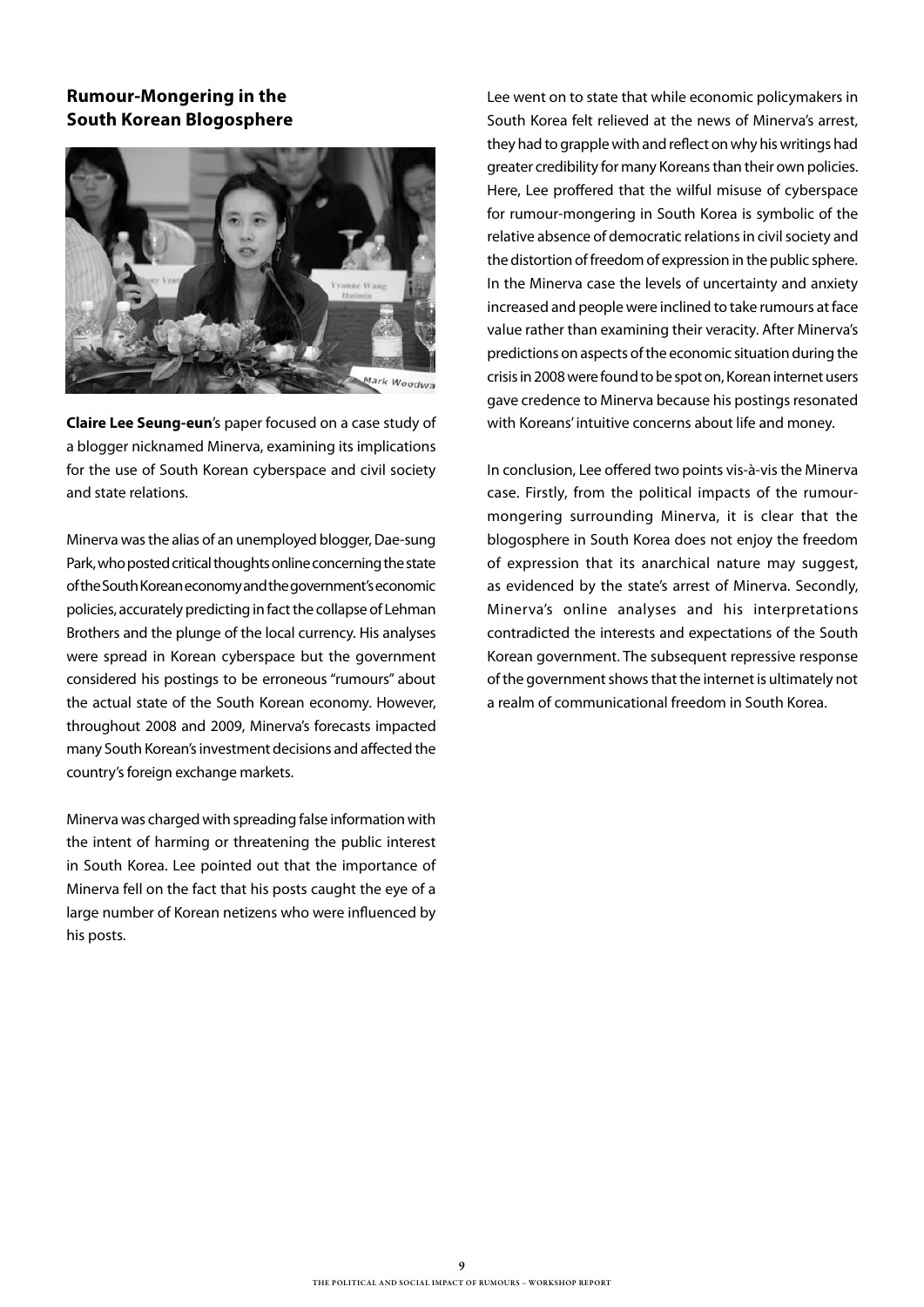#### **Discussion**

One participant asked whether in attributing Indonesian politics to a set of deeply-held myths it was dangerously close to an Orientalist analysis. In response, a speaker noted that just as Suharto was engaged in cultivating mythologies in Indonesia, brutal realism was also employed. Furthermore, the speaker articulated that when one speaks to someone in Java, individuals at all levels of society are equally prepared to speak about the rumours associated with the New Order.

One participant asked whether mythology is present across the board in all the cases explored during the panel. The panellists agreed; in the case of Iran, actors are inventing stories based on their cultural heritage, while at the same time coming up with new and creative stories to fit the moment. In the case of South Korea, one speaker noted that culture, specifically Confucian values found in the country, play a large role in the formation of rumours.

Another participant asked if the speakers had been able to determine whether rumours created by the state or private individuals had greater resonance. In response, one speaker said that the power of states to put forward and disseminate rumours was difficult to compete with and that their ability to transform a rumour into fact was remarkable and unfortunate. That said, it was added that in the case of Indonesia, no matter what the state did to try to stop the counter-narrative rumours put forward against the New Order government, the rumours persisted even after the fall of the Suharto government.

## PANEL III The Impact of Rumours on Strategic Communication

#### **Rumour and Strategic Communication Across Old and New Media in Southeast Asia: the Case of Terrorist Noordin Top**



Presenting his paper co-authored with **Pauline Hope Cheong, Chris Lundry** demonstrated that the production and dissemination of terrorist-related rumours via webbased applications may accelerate the intensity of propaganda disseminaton and the rate that rumours gain traction in a mediated social system. Through the case study of rumours surrounding terrorist Noordin Top, Lundry examined the efficacy of state-sanctioned rumours as a counter-terrorism strategy.

Although Noordin Top commanded a following among jihadists in Southeast Asia, his demise was not followed by a eulogical discourse of martyrdom amongst supporters, the norm for terrorist leaders of his status. Lundry attributed this to the Indonesian government's successful political propaganda. He noted that the government introduced speculative details from Top's autopsy alluding to his indulgence in sodomy, a socially deviant and taboo act. Even though this allegation was not conclusively verified, it nevertheless remained a blemish on Top's legacy, undermining his moral authority. Given the sensational nature of the rumour, it quickly gained online traction, especially in the form of parodies. The symbolic feminization of Top through such means had the effect of denigrating the terrorists' cause.

Lundry concluded that a key factor for the successful attempt to posthumously discredit Top was due to the fact that it was almost impossible for Top's supporters to equivocally dispel the propagated rumour. However, it was also noted that the appeal of the rumour was limited to an insular community of like-minded individuals and was thus not widely discussed beyond that select group.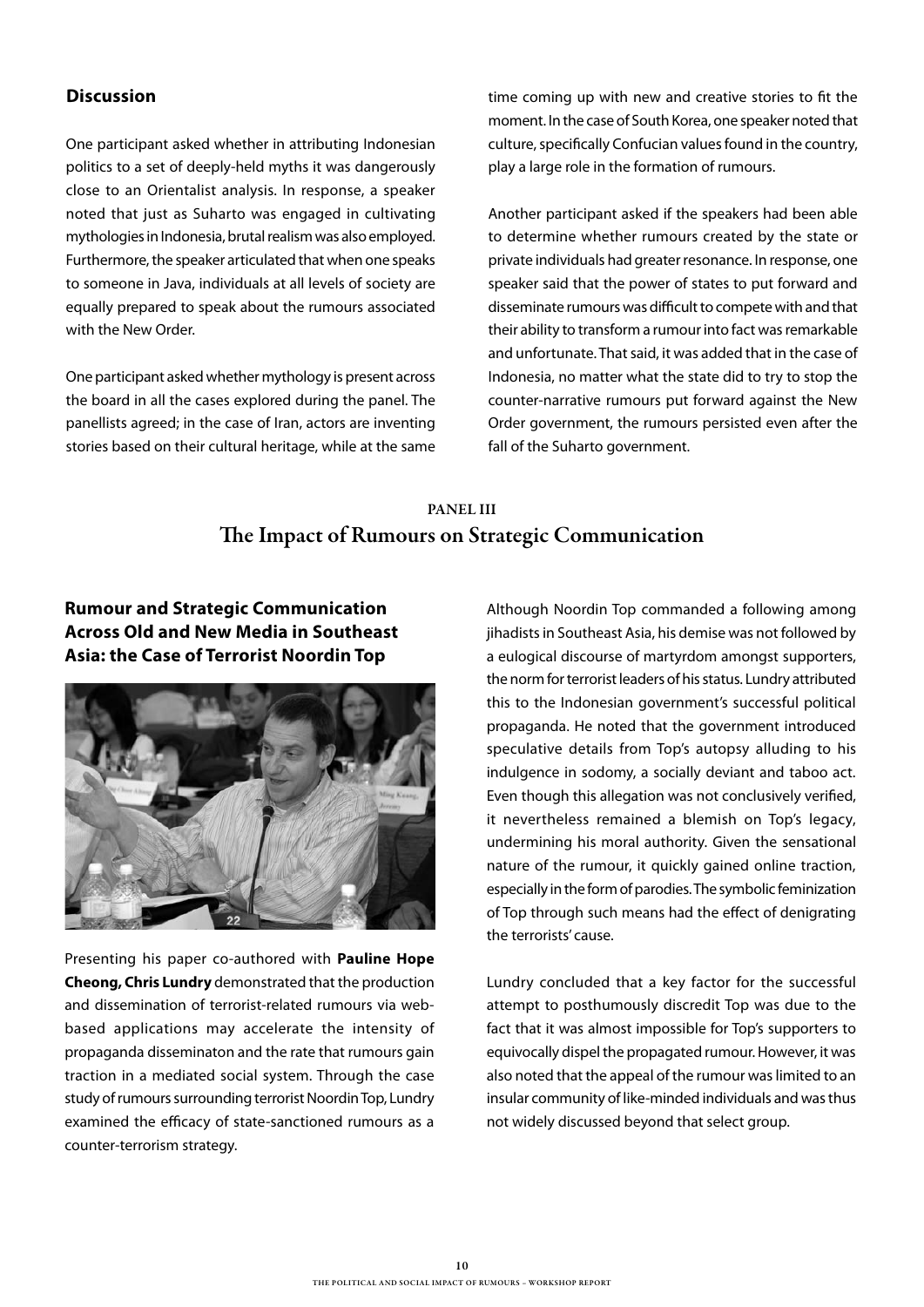#### **The Triangle of Death: Strategic Communication, Counterinsurgency Ops, and the Rumour Mill**



**Scott W. Ruston** presented a co-written paper with Daniel Bernardi that examined the manner in which rumours have adversely impacted strategic and tactical initiatives by government and non-government agencies by drawing on the case study of contemporary Iraq. He opined that rumours have the greatest likelihood of impeding strategic communication efforts during times of social upheaval and political instability, driving wedges between constituent populations, between populations and their governments and between governments and their allies. This was demonstrated in the circulation of rumours in Iraq portraying the U.S. intentions in a negative light,

#### **Analysis of Tweets and Rumours during the Mumbai Terrorist Attack of November 2008**



Presenting his paper co-written with **Onook Oh** and **Manish Agrawal, H. Raghav Rao** applied a theory of rumours in social psychological theory to identify the relation of anxiety and rumours spread during the Mumbai attack of November 2008. By analyzing tweets posted during and immediately after the attacks, a strong correlation between anxiety and rumours during the attacks were

which undermined diplomatic, military and government efforts throughout the country during the U.S. invasion and occupation.

On the question of how information operations could achieve their goals in a communication landscape besieged by what amounts to narrative "improvised-explosive devices", Ruston was of the view that the United States maintain a coherent narrative with few gaps. Moreover, there was also the need to recognize the prevailing narratives circulating within the contested population as they provide insights to the concerns and insecurities of the local population.

Ruston highlighted three types of rumours that pose the greatest threat to the strategic communication efforts of government and non-government agencies: they are rumours (i) that link to master narratives, (ii) exploit narrative gaps, and (iii) are involved in coercion and consent processes.

Ruston also identified two narrative counter measures to maintain or regain narrative ground from rumours affecting key populations. Firstly, frame new strategic communication efforts within a context of narrative fidelity. Secondly, exploit the narrative coherence gaps of the opponent's narratives.

found. A key assumption in this theory is that environments of collective fear and anxiety, such as a terrorist attack, provide an optimal condition for rumour-mongering. If not controlled, deleterious rumours may potentially decrease national morale and plant distrust in government.

Rao noted that eyewitness accounts through Twitter were rapidly spreading across the world and drawing media attention. However, there was little attempt to verify the reliability of the Twitter users as a news source. Moreover, the content analysis found a correlation between rumourmongering strengthening as emotional tensions escalate.

Rao concluded that while governments could encourage citizens' collaborative social reporting through Twitter, a prompt response system needs to be in place (i) to refute the high anxiety rumour with professional interpretations of the rumour, and (ii) to distribute the refutation through multiple communication channels such as cross links, RSS, email, text message and live TV.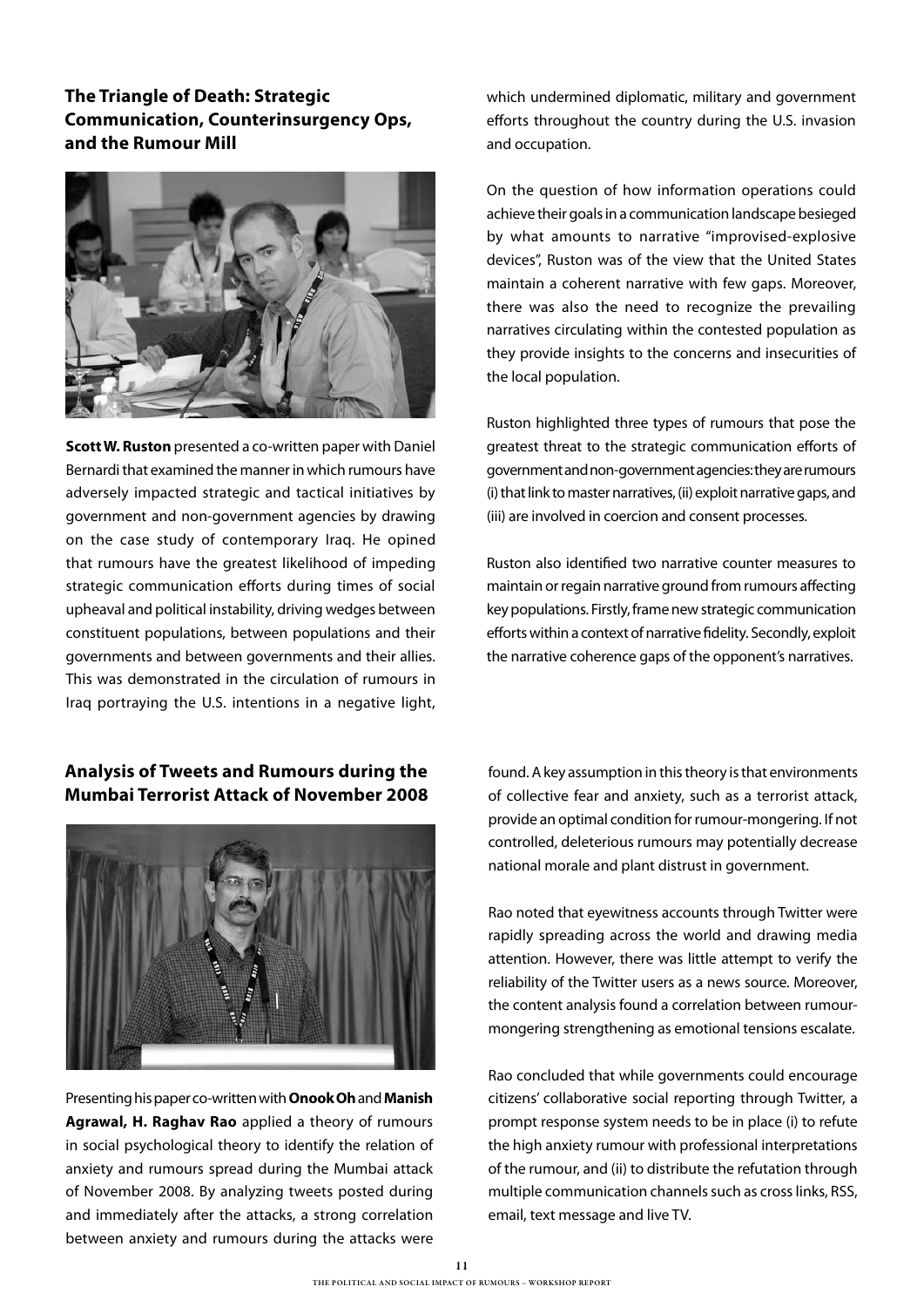#### **Understanding the "Other" Through the Study of Rumour**



Noting that rumours can serve as an early warning system about particular issues inflaming public opinion, **Todd Leventhal** argued for the study of rumours to gather information vital to the issue of how countries are perceived and what inaccurate perceptions and stereotypes need to be addressed.

Drawing on his experiences in tracking, analyzing and countering rumours and misinformation pertaining to issues such as the origins of AIDS and September 11th, Leventhal posited that conspiracy theories and unfounded rumours reveal the following insights about human belief: (i) many people have a strong tendency to frame issues involving danger or fear in a simplistic, good versus evil moral framework; (ii) finding an enemy "devil figure" to blame for real or imagined sins seems to be a deep-rooted and widespread human tendency: (iii) primitive "folk logic"

based largely on feelings and superficial associations is often more important than facts and reason; (iv) fear is a dominant emotion; (v) fears and accompanying rumours and conspiracy theories rise during times when events seem out of control; (vi) simplistic, uni-dimensional materialist thinking has great appeal; and (vii) long-standing historical animosities are easy to ignite.

On the implications for "myth management", Leventhal noted that conspiracy theories indicate that (i) others see the world in vastly different ways than ourselves and (ii) subjective perceptions often trump objective realities. As such, these subjective realities should be taken into account when shaping strategic communication strategies. Hence, there is a need to construct narratives that speak to the emotional realities they express, albeit in a way that is grounded in reality.

On building rapport with others, Leventhal outlined three processes. Firstly, approach the audience in terms of their familiar, with which they are comfortable, utilizing communications that evoke their core narratives and metaphors about the world and themselves. Novel ideas are off-putting and tend to dislocate and require too much effort. Secondly, communicate that you understand the target audience to make them feel safe. Should they feel threatened either by you or your advocacy of what is novel and unaccustomed, they will reject the messages being sent. Thirdly, to make the audience's familiar novel, outline a grand narrative that demonstrates how working together, the target audience gains without losing their authenticity.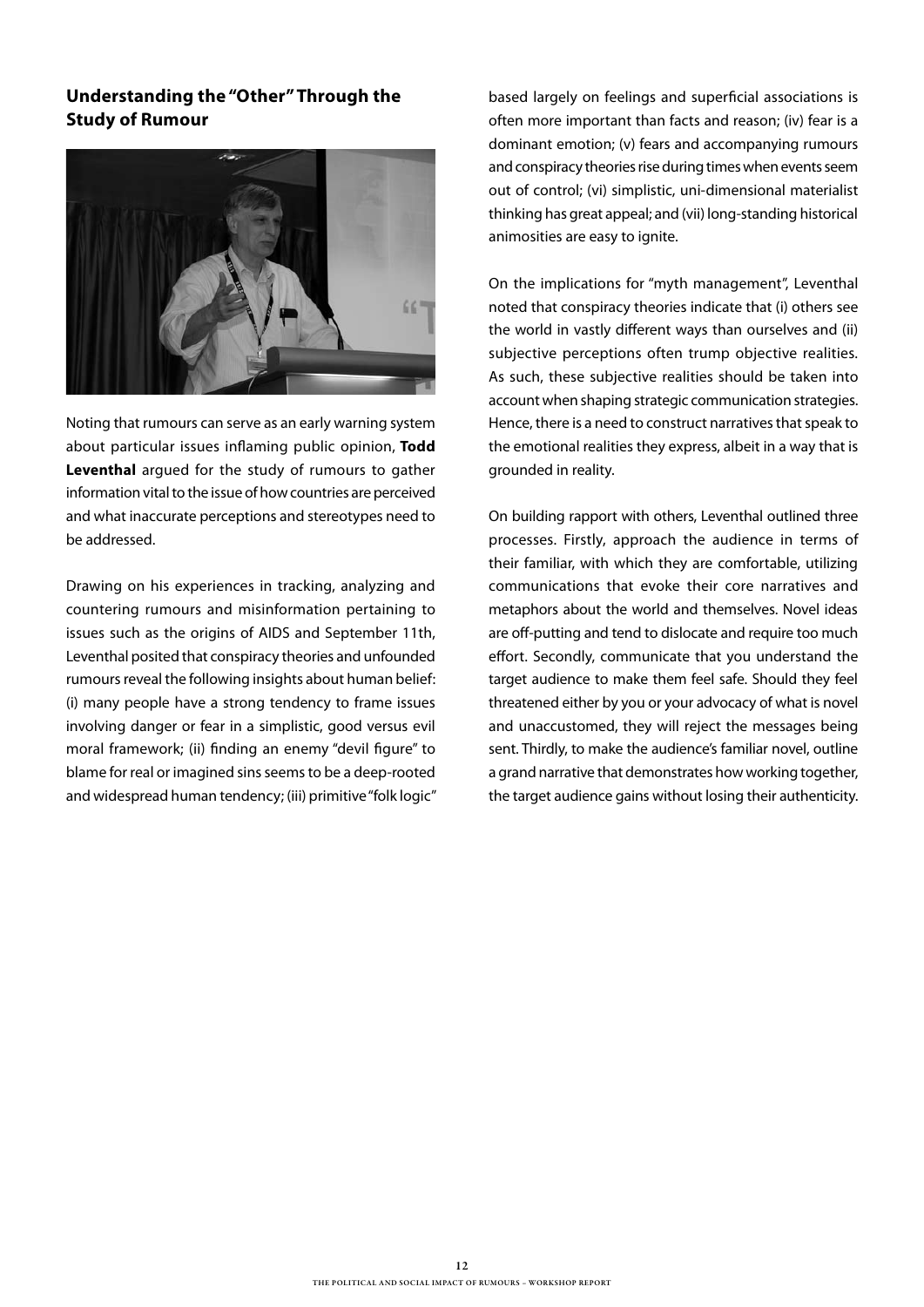#### **Discussion**

Reflecting on his experiences in Afghanistan, discussant **Justin Rashid** was of the opinion that the rumours people propagate provide insights into their character and beliefs. Hence, analyzing the rumour content in conflict zones provides a window into the minds of the enemy. This is especially valuable in societies with low literacy rates as the culture of narrative becomes important for local opinion shapers to communicate with the masses.

Rashid underscored the value of a systematic approach to counter-rumour strategies in conflict zones. Firstly, he noted that current responses to the propagation of anti-U.S. rumours in Afghanistan have been inconsistent due to competing demands for finite resources. However, by dispelling some rumours but not others, it sends the message that those the United States did not address are true. Secondly, he opined that the U.S. strategy of dispensing facts to the locals while laudable is unfortunately not gaining as much traction as the opponent's low tech but pragmatic and targeted strategy of propagating rumours. As such, he called for the incorporation of rumours propaganda into the psy-op strategic framework.

However, Rashid's recommendation to adopt the opponent's strategy raised concerns of the possibility that strategic communications will be reduced to the mere spinning of facts rather than responsible interpretation of them. To ensure that the pursuit of truth unequivocally governs strategic decisions, it was suggested that a better approach would be to devise ways to defuse rumours altogether rather than to propagate new ones to rival those already out there.

Another key point raised pertained to the appeal of the insurgents' narratives. It was noted that a common thread of insurgent narrative was the portrayal of themselves as the underdog martyr or "romantic hero" battling against the "evil" status quo powers. As this plot appears to win them many supporters, what counter-plot do the status quo powers have to offer that is equally, if not more, compelling to win hearts and minds? While the impossibility of eradicating the emotional appeal of subversive narratives was acknowledged, it was noted that its appeal could be somewhat diminished if its claims are systematically discredited in a rational manner.

On the question of successful counter-rumour strategy, it was noted that the message of the counter-narrative also has to directly address the questions that the opponents are upset about, which is currently not always the case. It was noted, for instance, that Arabs oppose the Iraq war not because they think Americans mistreat Muslims but because of the political issue of Israel and Palestine. Another important consideration is for states to ensure that their rhetoric is matched with action.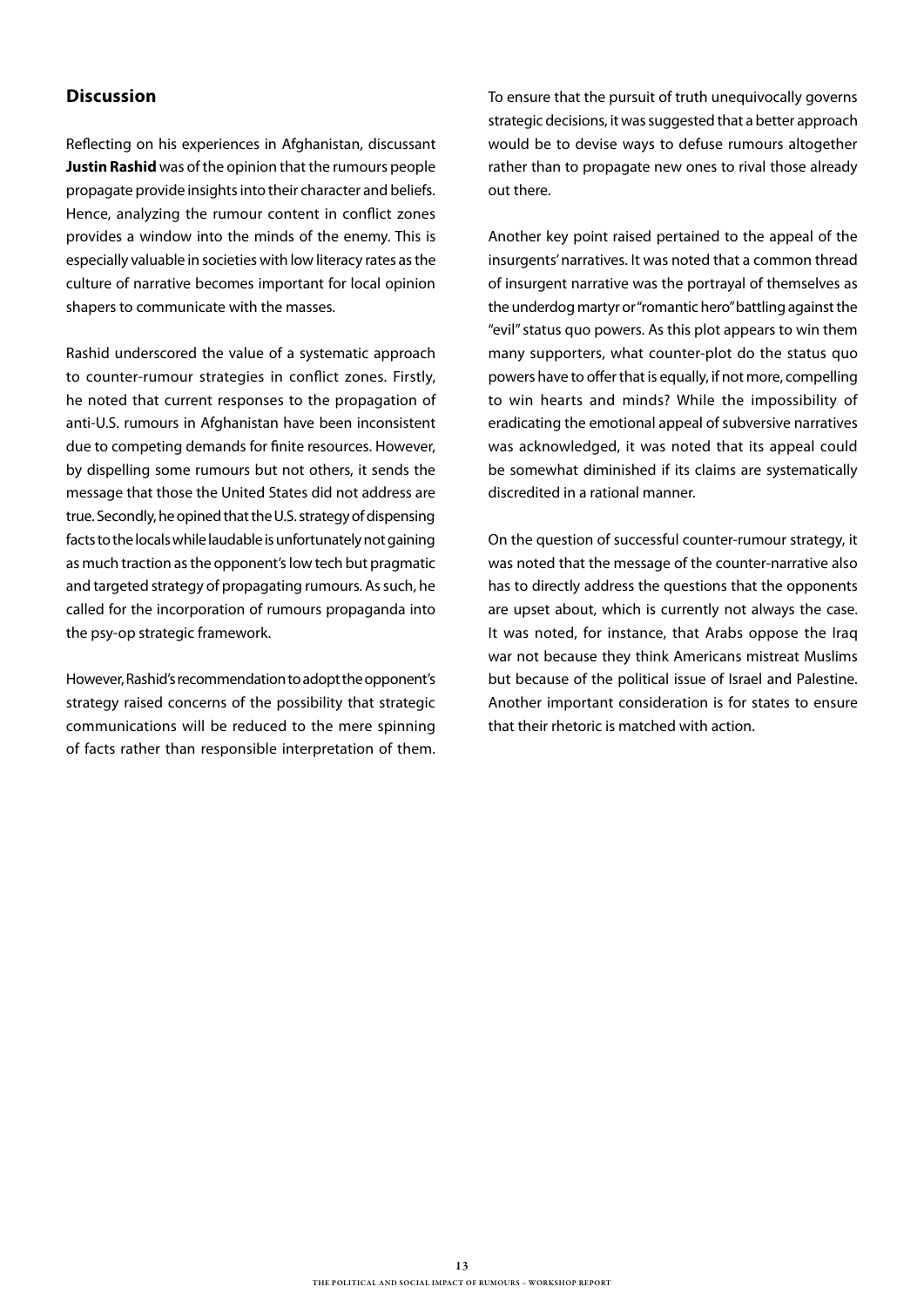# Workshop Programme

| <b>Monday, 22nd February</b> |                                         | 1045-1100 | <b>Tea break</b>                                    |
|------------------------------|-----------------------------------------|-----------|-----------------------------------------------------|
| 0815-0850                    | Registration                            | 1100-1245 | <b>Panel II: Rumours in Politics</b><br>and Society |
| 0855-0900                    | Welcome remarks by                      |           |                                                     |
|                              | Kumar Ramakrishna, Head,                |           | Chairperson                                         |
|                              | Centre of Excellence for                |           | <b>Greg Dalziel,</b>                                |
|                              | National Security, S. Rajaratnam        |           | Associate Research Fellow,                          |
|                              | School of International Studies         |           | Centre of Excellence for                            |
|                              |                                         |           | <b>National Security, RSIS</b>                      |
| 0900-1045                    | <b>Panel I: Examining the</b>           |           |                                                     |
|                              | <b>Philosophy and Theory of Rumours</b> |           | Presenters                                          |
|                              |                                         |           | "The Politics of Rumours:                           |
|                              | Chairperson                             |           | <b>Informal Communication in the</b>                |
|                              | Norman Vasu, Deputy Head &              |           | 2009 (Post-) election Iranian                       |
|                              | Coordinator, Social Resilience          |           | Public Sphere" by Babak Rahimi,                     |
|                              | Programme, Centre of Excellence         |           | Assistant Professor, Iranian                        |
|                              | for National Security, RSIS             |           | and Islamic Studies Program                         |
|                              |                                         |           | for the Study of Religion,                          |
|                              | Presenters                              |           | Department of Literature,                           |
|                              | "Have you Heard? The Rumour             |           | University of California, San Diego                 |
|                              | as Reliable" by Matthew Dentith,        |           |                                                     |
|                              | PhD Candidate, Department of            |           | "Rumours, Religion, and                             |
|                              | Philosophy,                             |           | <b>Political Mobilization:</b>                      |
|                              | University of Auckland                  |           | Indonesian Cases 1978 - 2009"                       |
|                              |                                         |           | by Mark Woodward,                                   |
|                              | "Rumour, Gossip, and                    |           | Associate Professor,                                |
|                              | <b>Conspiracy Theories:</b>             |           | School of History, Philosophy, and                  |
|                              | <b>The Social Epistemology</b>          |           | Religion, Arizona State University                  |
|                              | of Pathologies of Testimony"            |           |                                                     |
|                              | by Axel Gelfert,                        |           | "Rumour-Mongering in the                            |
|                              | Assistant Professor,                    |           | South Korean Blogosphere" by                        |
|                              | Department of Philosophy,               |           | Claire Seung-eun Lee, PhD                           |
|                              | National University of Singapore        |           | Candidate, Department of                            |
|                              |                                         |           | Sociology, National University                      |
|                              | "Is Rumour Media Blinded?               |           | of Singapore                                        |
|                              | For a Critical Theory of                |           |                                                     |
|                              | Rumour" by Pascal Froissart,            | 1245-1400 | Lunch                                               |
|                              | Professor, Department of                |           |                                                     |
|                              | Communications, Université de           |           |                                                     |
|                              | Paris VIII                              |           |                                                     |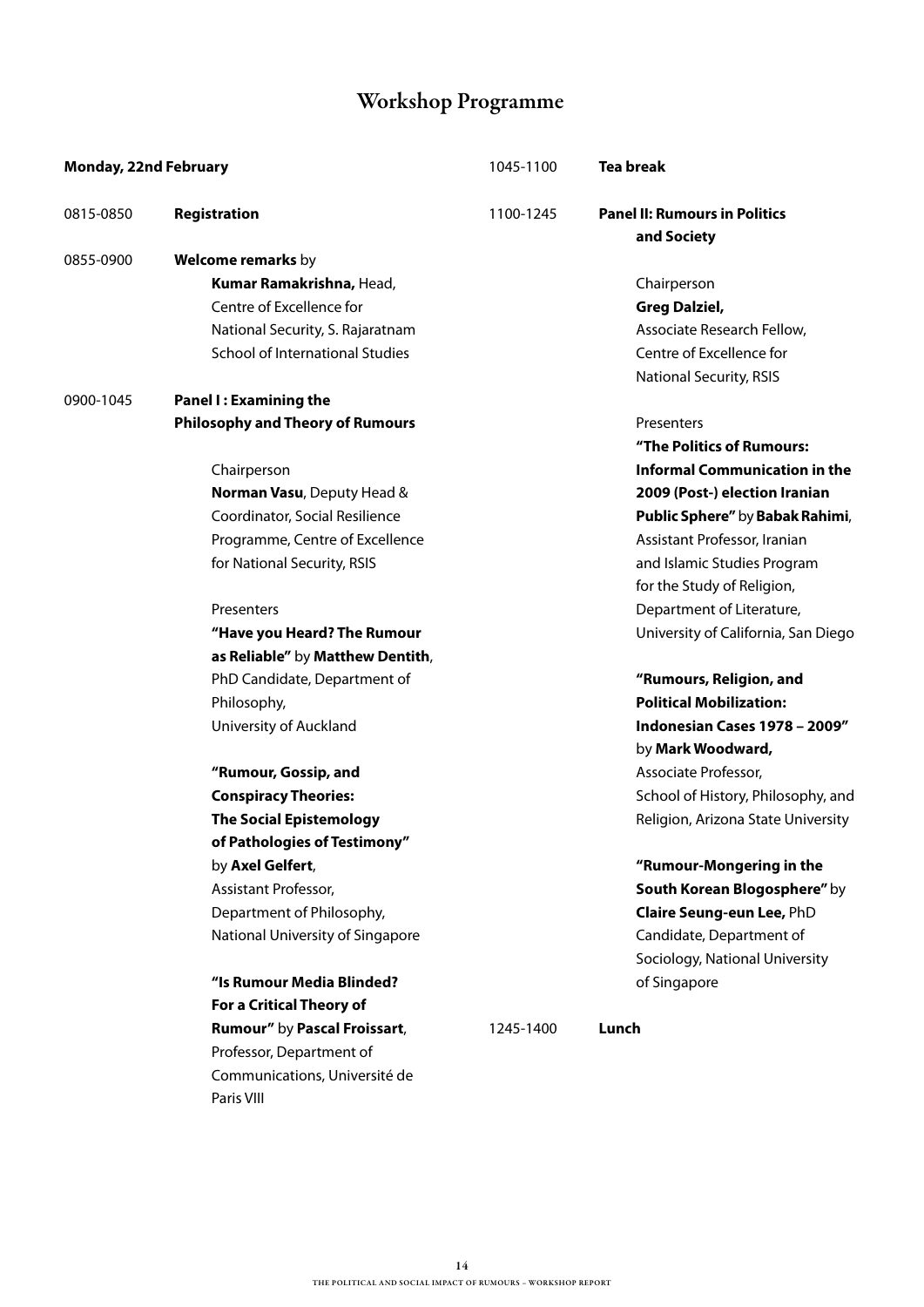#### 1300–1400 **Panel III: The Impact of Rumours on Strategic Communication**

#### Chairperson

 **Kumar Ramakrishna**, Head, Centre of Excellence for National Security, RSIS

 **"Rumour and Strategic Communication Across Old and New Media in Southeast Asia: the Case of Terrorist Noordin Top"** by **Chris Lundry**, Postdoctoral Research Fellow, Hugh Downs School of Human Communication, Arizona State University

 **"The Triangle of Death: Strategic Communication, Counterinsurgency Ops, and the Rumour Mill"** by **Scott W. Ruston**, Postdoctoral Research Fellow, Consortium for Strategic Communication, Arizona State University

 **"Analysis of Tweets and Rumours during the Mumbai Terrorist Attack of November 2008"** by **H. Raghav Rao**, Professor, School of Management, SUNY-Buffalo

 **"Understanding the 'Other' Through the Study of Rumours"** by **Todd Leventhal**, Senior Policy & Planning Officer, Bureau of International Information

 Programs, U.S. Department of State

#### Discussant

 **Justin Rashid**, Post-Graduate Student, Annenberg School for Communication & Journalism, University of Southern California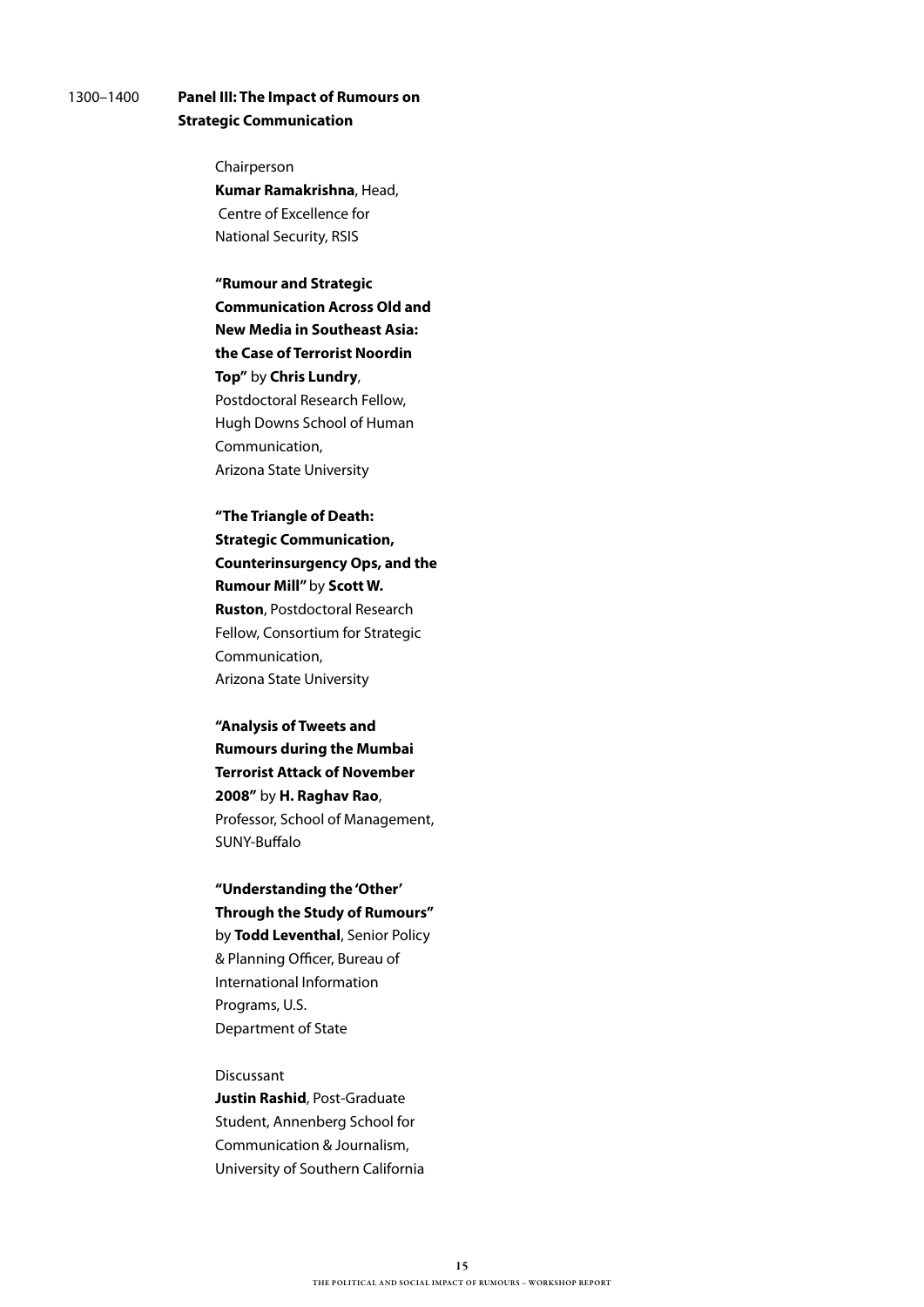# About CENS

**The Centre of Excellence for National** 

**Security (CENS)** is a research unit of the S. Rajaratnam School of International Studies (RSIS) at Nanyang Technological University, Singapore. Established on 1 April 2006, CENS is devoted to rigorous policy-relevant analysis of a range of national security issues. The CENS team is multinational in composition, comprising both Singaporean and foreign analysts who are specialists in various aspects of national and homeland security affairs.

#### **Why CENS?**

In August 2004 the Strategic Framework for National Security outlined the key structures, security measures and capability development programmes that would help Singapore deal with transnational terrorism in the near and long term.

However, strategizing national security policies requires greater research and understanding of the evolving security landscape. This is why CENS was established to increase the intellectual capital invested in strategizing national security.

To this end, CENS works closely with not just other RSIS research programmes, but also national security agencies such as the National Security Coordination Secretariat within the Prime Minister's Office.

#### **What Research Does CENS Do?**

CENS aspires to be an international research leader in the multi-disciplinary study of the concept of Resilience in all its aspects, and in the policy-relevant application of such research in order to promote Security within and beyond Singapore.

To this end, CENS conducts research in four main domains:

#### *Radicalization Studies*

• The multi-disciplinary study of the indicators and causes of violent radicalization, the promotion of community immunity to extremist ideas and best practices in individual rehabilitation. The assumption being that neutralizing violent radicalism presupposes individual and community resilience.

#### *Social Resilience*

• The systematic study of the sources of and ways of promoting — the capacity of globalized, multicultural societies to hold together in the face of systemic shocks such as diseases and terrorist strikes.

#### *Homeland Defence*

• A broad domain encompassing risk perception, management and communication; and the study of best practices in societal engagement, dialogue and strategic communication in crises. The underlying theme is psychological resilience, as both a response and antidote to, societal stresses and perceptions of vulnerability.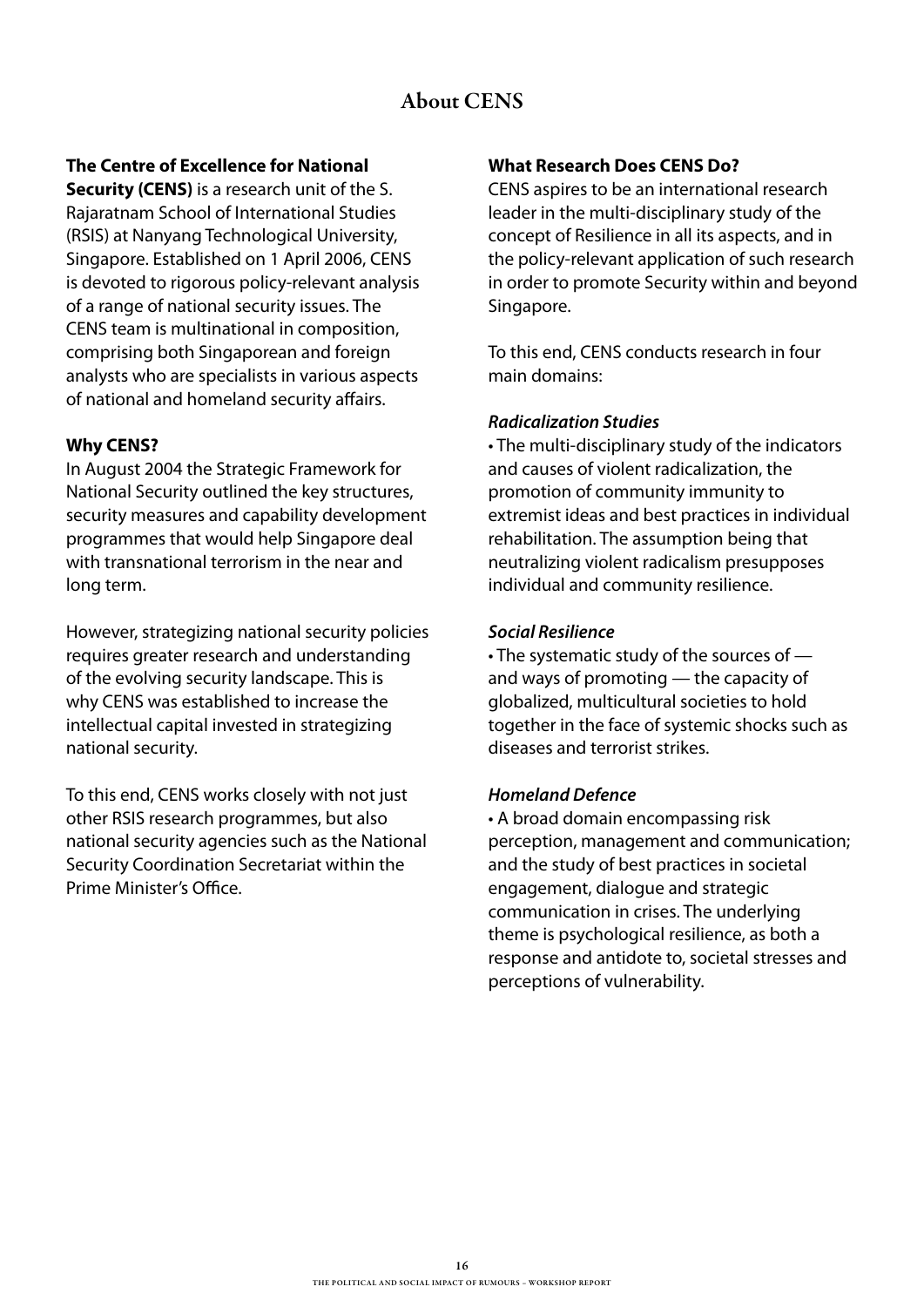#### *Futures Studies*

• The study of various theoretical and conceptual approaches to the systematic and rigorous study of emerging threats, as well as global trends and opportunities — on the assumption that Resilience also encompasses robust visions of the future.

### **How Does CENS Help Influence National Security Policy?**

Through policy-oriented analytical commentaries and other research output directed at the national security policy community in Singapore and beyond, CENS staff members promote greater awareness of emerging threats as well as global best practices in responding to those threats. In addition, CENS organises courses, seminars and workshops for local and foreign national security officials to facilitate networking and exposure to leading-edge thinking on the prevention of, and response to, national and homeland security threats.

#### **How Does CENS Help Raise Public Awareness of National Security Issues?**

To educate the wider public, CENS staff members regularly author articles in a number of security and intelligence related publications, as well as write op-ed analyses in leading newspapers. Radio and television interviews have allowed CENS staff to participate in and shape the public debate on critical issues such as risk assessment and horizon scanning, multiculturalism and social resilience, intelligence reform and defending critical infrastructure against mass-casualty terrorist attacks

#### **How Does CENS Keep Abreast of Cutting Edge National Security Research?**

The lean organisational structure of CENS permits a constant and regular influx of Visiting Fellows of international calibre through the Distinguished CENS Visitors Programme. This enables CENS to keep abreast of cutting edge global trends in national security research.

#### **For More on CENS**

Log on to http://www.rsis.edu.sg and follow the links to "Centre of Excellence for National Security".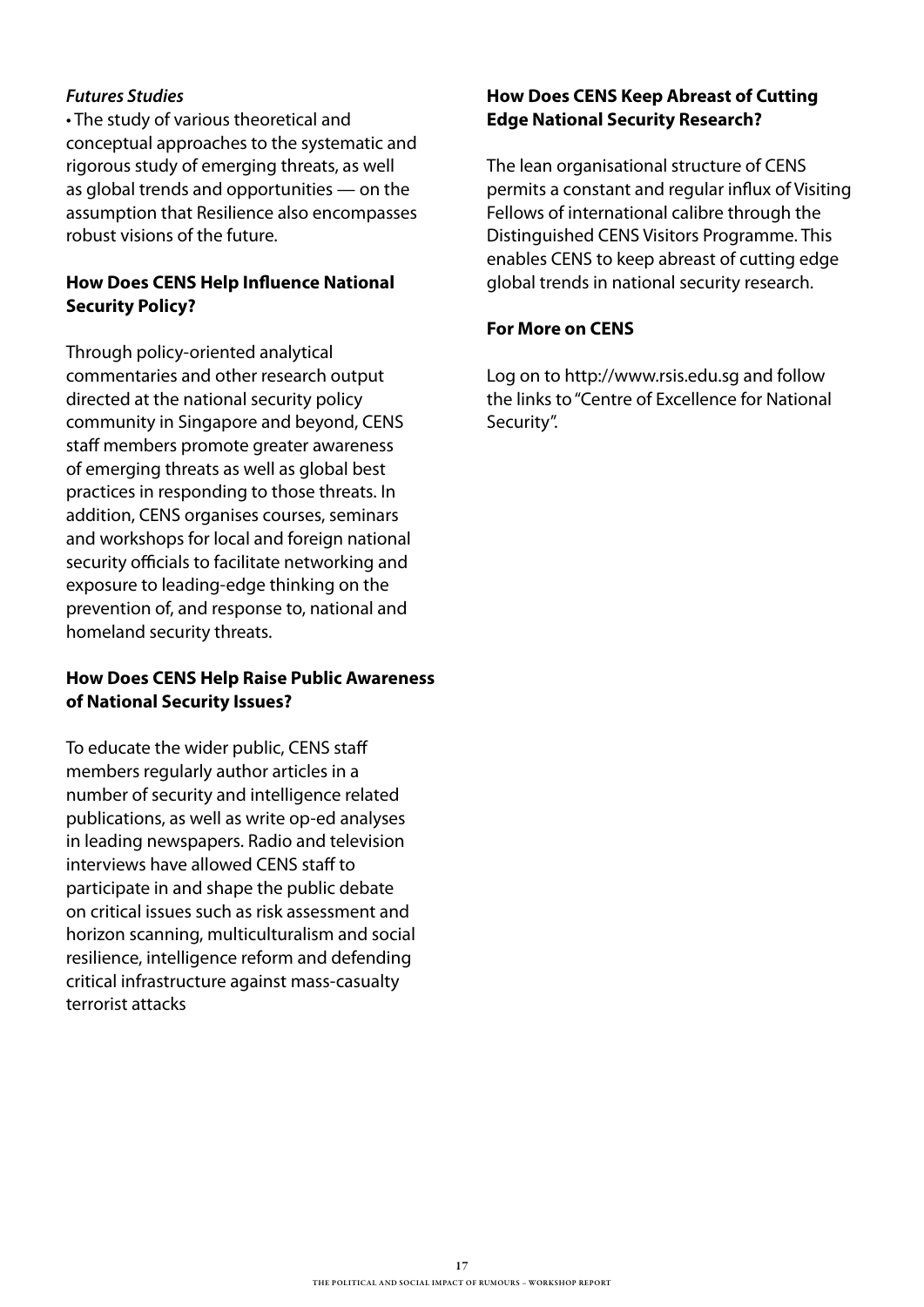# About NSCS

#### **The National Security Coordination**

**Secretariat (NSCS)** was set up in the Prime Minister's Office in Jul 2004 to facilitate national security policy coordination from a Whole-Of-Government perspective. NSCS reports to the Prime Minister through the Coordinating Minister for National Security (CMNS). The current CMNS is the Deputy Prime Minister Professor S. Jayakumar, who is also Minister for Law.

NSCS is headed by Permanent Secretary (National Security and Intelligence Coordination). The current PS(NSIC) is Mr Peter Ho, who is concurrently Head of Civil Service and Permanent Secretary for Foreign Affairs.

NSCS provides support to the ministerial-level Security Policy Review Committee (SPRC) and Senior official-level National Security Coordination Committee (NSCCom) and Intelligence Coordinating Committee (ICC). It organises and manages national security programmes, one example being the Asia-Pacific Programme for National Security Officers. NSCS also funds experimental,

research or start-up projects that contribute to our national security.

NSCS is made up of two components: the National Security Coordination Centre (NSCC) and the Joint Counter-Terrorism Centre (JCTC). Each centre is headed by a director.

NSCC performs three vital roles in Singapore's national security: national security planning, policy coordination, and anticipating strategic threats. As a coordinating body, NSCC ensures that government agencies complement each other, and do not duplicate or perform competing tasks.

JCTC is a strategic analysis unit that compiles a holistic picture of terrorist threat. It studies the levels of preparedness in areas such as maritime terrorism and chemical, biological and radiological terrorist threats. It also maps out the consequences should an attack in that domain take place.

More information on NSCS can be found at **www.nscs.gov.sg**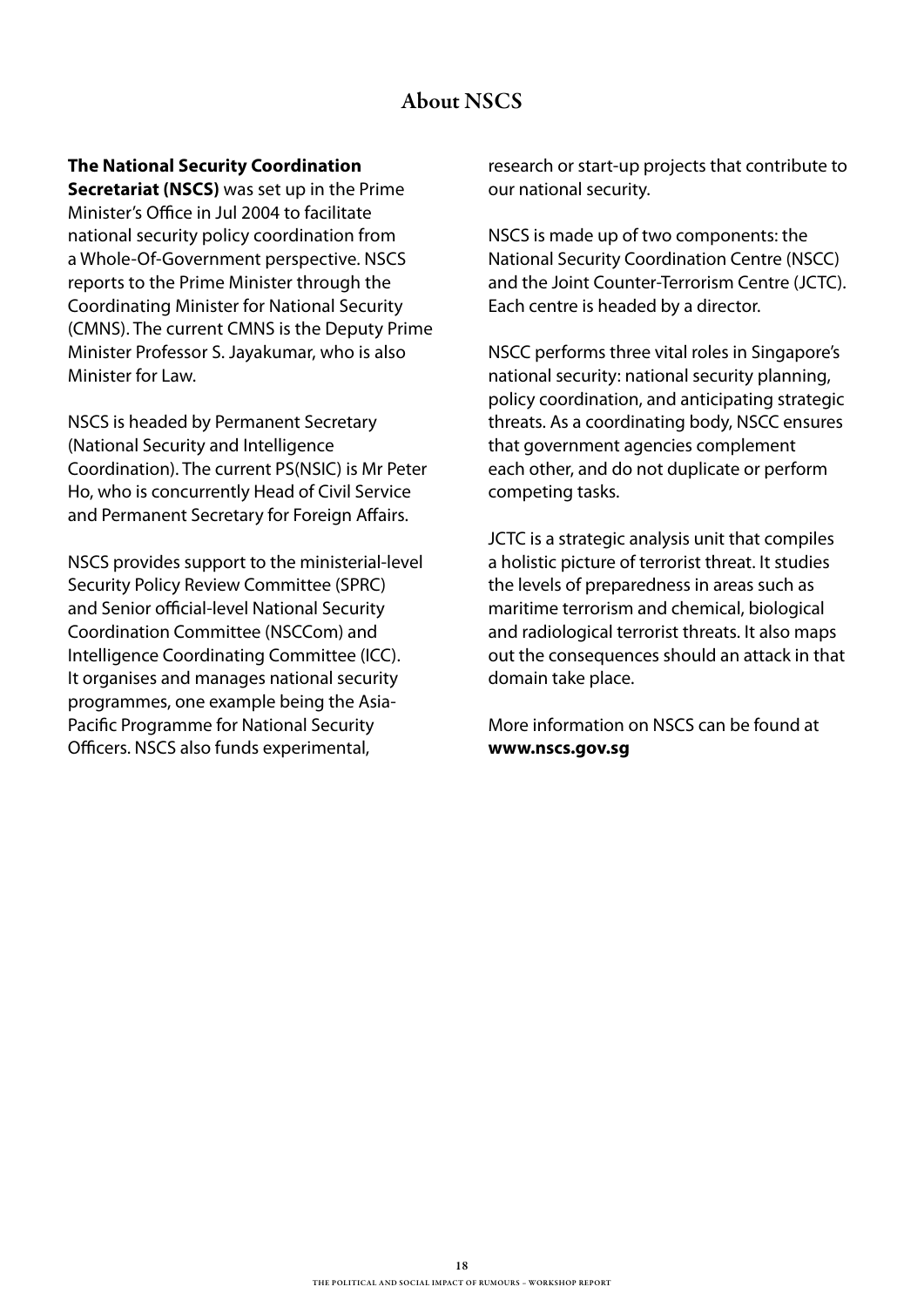### About the S.Rajaratnam School of International Studies

#### **The S. Rajaratnam School of International**

**Studies (RSIS)** was officially inaugurated on 1 January 2007. Before that, it was known as the Institute of Defence and Strategic Studies (IDSS), which was established ten years earlier on 30 July 1996. Like its predecessor, RSIS was established as an autonomous entity within Nanyang Technological University (NTU).

The School exists to develop a community of scholars and policy analysts at the forefront of Asia-Pacific security studies and international affairs. Its three core functions are research, graduate teaching and networking activities in the Asia-Pacific region. It produces cuttingedge security related research in Asia-Pacific Security, Conflict and Non-Traditional Security, International Political Economy, and Country and Area Studies.

The School's activities are aimed at assisting policymakers to develop comprehensive approaches to strategic thinking on issues related to security and stability in the Asia-Pacific and their implications for Singapore.

For more information about RSIS, please visit **www.rsis.edu.sg**